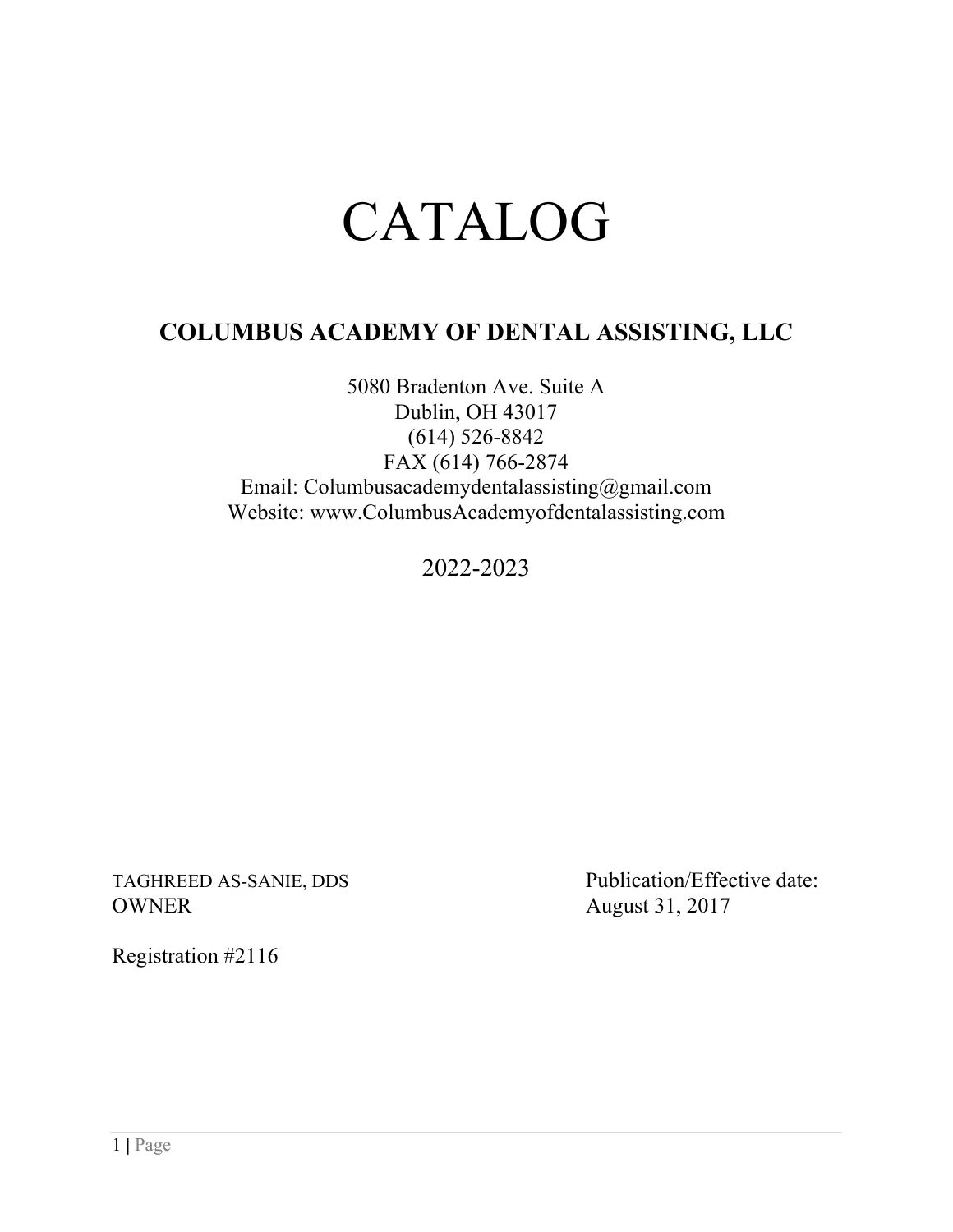# **Contents**

| <b>MISSION STATEMENT</b>                                 | $\overline{4}$ |
|----------------------------------------------------------|----------------|
| <b>PHILOSOPHY</b>                                        | 4              |
| <b>LEGAL ORGANIZATION</b>                                | 4              |
| <b>HISTORY</b>                                           | 4              |
| <b>FACULTY AND STAFF</b>                                 | 5              |
| Dr. Taghreed As-Sanie, DDS, Owner                        | 5              |
| Allison Sambuco, Lead Instructor/Registrar/Administrator | 5              |
| Chassiti Longworth, Instructor                           | 5              |
| PHYSICAL FACILITIES                                      | 6              |
| <b>SCHOOL POLICIES AND PROCEDURES</b>                    | 6              |
| <b>TUITION AND FEES</b>                                  | 6              |
| Payment                                                  | 6              |
| <b>Tuition Payment Plan</b>                              | 6              |
| Cancellation and Settlement Policy                       | 6              |
| <b>Refund Policy</b>                                     | 7              |
| <b>ENROLLMENT DATES</b>                                  | $\tau$         |
| REQUIREMENTS FOR ADMISSION                               | 7              |
| <b>TRANSFER OF CREDIT</b>                                | 8              |
| <b>ACADEMIC POLICIES</b>                                 | 8              |
| <b>ATTENDANCE</b>                                        | 8              |
| <b>MAKE-UP WORK</b>                                      | 8              |
| <b>TARDINESS</b>                                         | 9              |
| LEAVE OF ABSENCE (LOA)                                   | 9              |
| POLICY ON SATISFACTORY PROGRESS                          | 9              |
| <b>COURSE EVALUATION/GRADING SYSTEM</b>                  | 10             |
| <b>GRADUATION REQUIREMENTS</b>                           | 11             |
| <b>CERTIFICATES</b>                                      | 11             |
| <b>CONDUCT STANDARDS</b>                                 | 11             |
| <b>DISMISSAL</b>                                         | 11             |
| <b>READMISSION</b>                                       | 12             |
| <b>COMPLAINT OR GRIEVANCE PROCEDURE</b>                  | 12             |
|                                                          |                |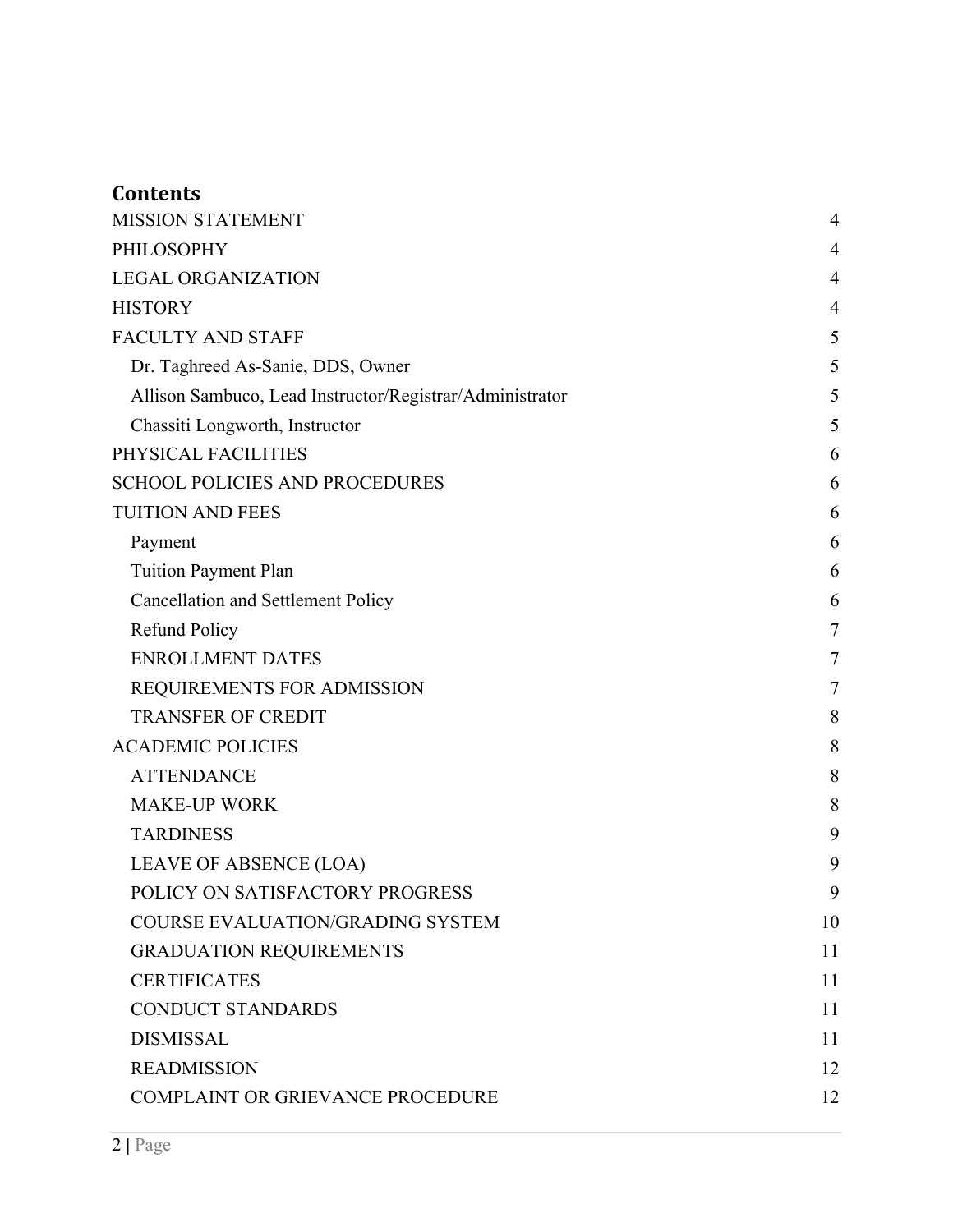| 12 |
|----|
| 12 |
| 13 |
| 13 |
| 13 |
| 14 |
| 14 |
| 14 |
| 15 |
| 16 |
| 17 |
| 20 |
| 24 |
| 24 |
| 24 |
| 24 |
| 25 |
|    |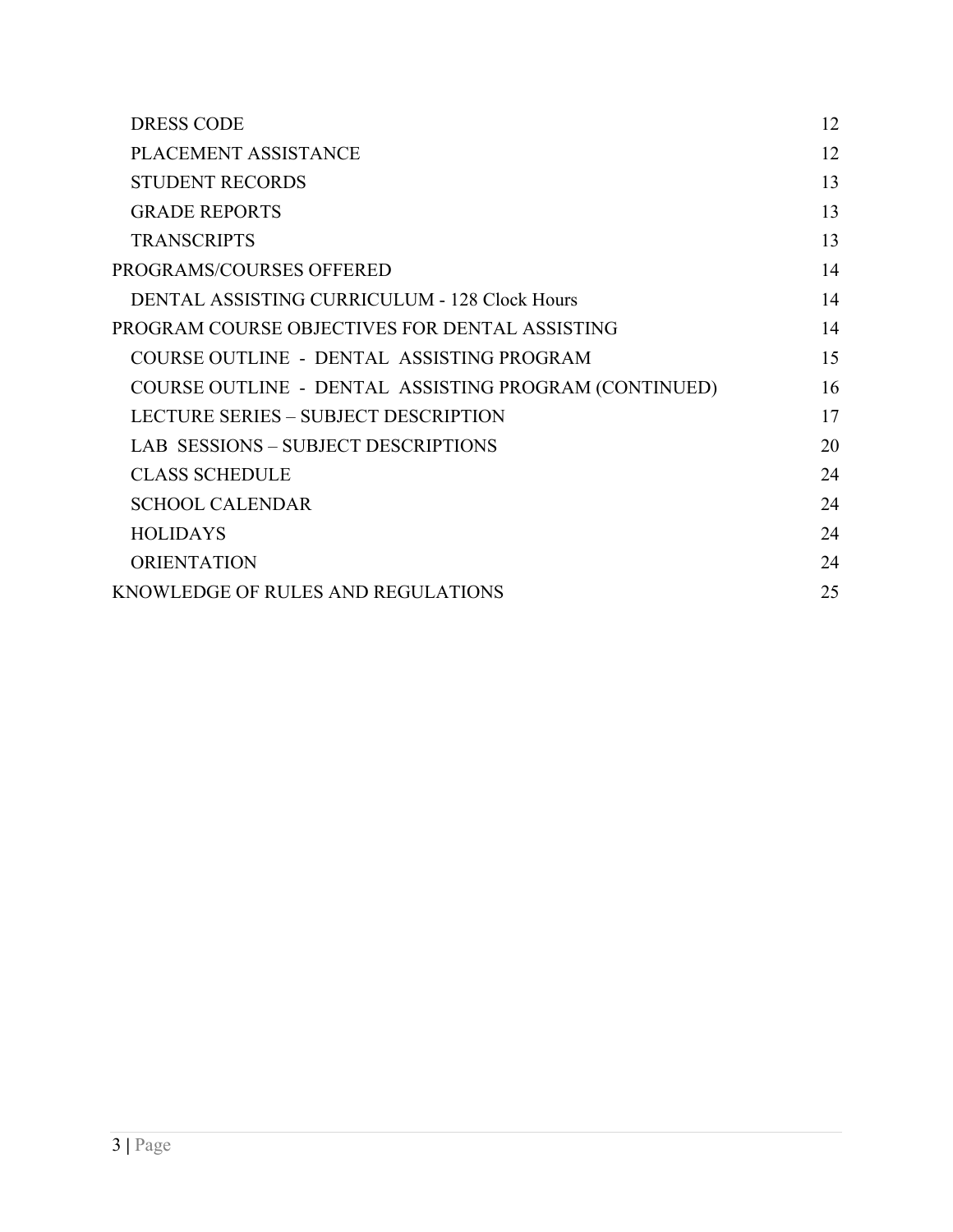# **MISSION STATEMENT**

Everything we do is inspired by our commitment to our students:

- To instill personal responsibilities in oral health care
- To enhance personal worth, self-sufficiency and positive self-esteem
- To provide quality service to the dental profession
- To be one of the best centers of learning in the dental assisting profession

# **PHILOSOPHY**

There are many job opportunities for the qualified dental assistants to assist dentists in the dental profession. Although one desires to be trained in this profession there are challenges that prevent them from attending school. It is difficult for most people to attend school on a full time basis because they have to work to earn a living. The expense necessary to finance schooling in a major college is also another reason most people are discouraged in pursuing further education. We feel that the dental assisting program offered at our school will meet these challenges. The nighttime or weekend class schedules are designed to accommodate working students. The very affordable tuition fee will also solve the financing issues for most prospective students. Students are accepted regardless of sex, race, age, marital status, and religious creed, ethnic or national origin.

The Dental Assisting Curriculum is an instructional program providing a thirteen week Dental Assisting Course consisting of 78 hours of lecture and lab and a 50 hour internship/externship with a practicing dentist. The program utilizes a hands-on educational approach where students learn by doing. The course includes lectures on fundamentals of general dentistry and the basic skills, knowledge and technical proficiency necessary to assist the dentist in the various operative procedures performed in a dental clinic. Completion of the program will allow the student to have enough training to qualify for an entry level position in a dental office.

Columbus Academy of Dental Assisting, LLC. is dedicated to the ideals of developing efficient, effective dental assistants through a competency-based program.

# **LEGAL ORGANIZATION**

Columbus Academy of Dental Assisting, LLC. is a limited liability company fully owned by Dr. Taghreed As-Sanie. She owns 100% of the company.

# **HISTORY**

Columbus Academy of Dental Assisting, LLC is an institution developed as an effort of Dr. Taghreed As-Sanie. Dr. Taghreed As-Sanie recognized the need for well-trained, efficient chairside dental assistants and found difficulty in attracting good assistants throughout her years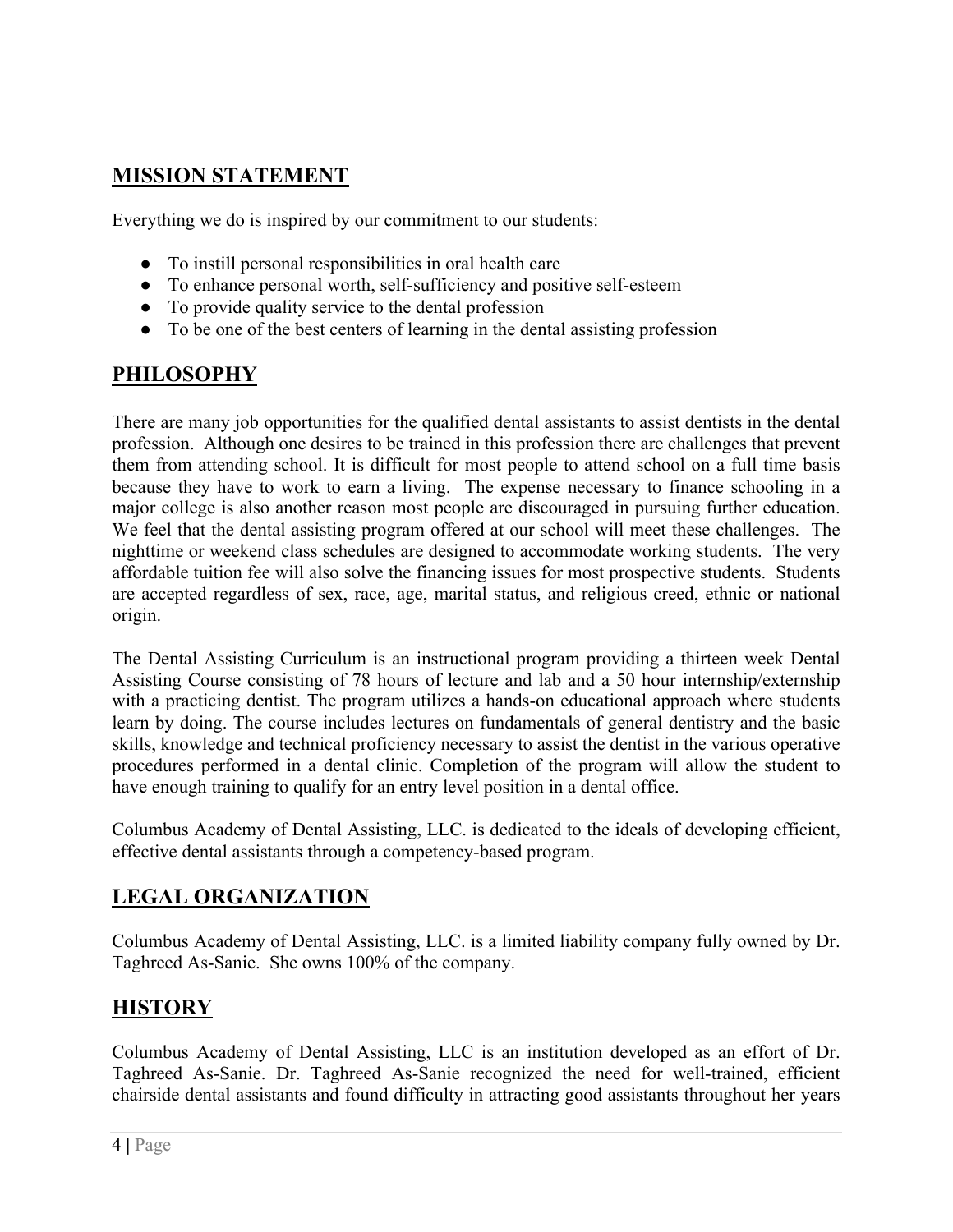in practice. Columbus Academy of Dental Assisting will help prepare interested persons in becoming part of the dental profession and assuming a position as a well-respected professional.

# **FACULTY AND STAFF**

# **Dr. Taghreed As-Sanie, DDS, Owner**

Dr. Rudi As-Sanie was born and raised a Buckeye in Kent, Ohio. After receiving her undergraduate degree in Biopsychology in 2005 at The Ohio State University, she went on to complete her Doctorate of Dental Surgery at The Ohio State University College of Dentistry in 2009. With a passion for learning, she continued her training completing an Advanced Education in General Dentistry degree from the University of Cincinnati in 2010. Since then she has had the privilege of serving patients in private practice. With technology and clinical techniques constantly advancing, Dr. As-Sanie continuously pursues advanced learning opportunities. At her core she believes every patient is important and deserves genuine and personal care. She and her husband, Samer Bazerbashi, live in Gahanna with their four children Mayse, Ameen, Omar and Layla. Dr. As-Sanie is a member of The American Dental Association, The Ohio Dental Association, Columbus Dental Society, Seattle Study Club, Spear Study Club, and The Academy of General Dentistry.

# **Allison Sambuco, Lead Instructor/Registrar/Administrator**

Allison is a Registered Dental Hygienist and has been practicing for 8 years now. She graduated from Columbus State Community College in 2011 and went on to get her Bachelor's degree in Dental Hygiene from The Ohio State University with a specialty in education. She is very passionate about teaching others and helping them grow. She makes learning fun and enjoyable for everyone. She is currently working as a Dental Hygienist at Dental Reflections Dublin.

# **Chassiti Longworth, Instructor**

Chassiti graduated from Southwestern Career Academy in 2004. She recently took her exam and became a Certified Dental Assistant in early 2017. She is certified in nitrous oxide monitoring, dental sealants, lasers and coronal polishing. She is also a treatment coordinator when she is not working as a Dental Assistant. She has experience working in the Orthodontic Clinic at The Ohio State University. She was recently accepted into the EFDA program and will start school in January of 2020. She stays up to date on the latest technology with many continuing education courses. Her passion in Dentistry is obvious when working with patients and she is a very knowledgeable instructor with many years of experience!

# **PHYSICAL FACILITIES**

Columbus Academy of Dental Assisting, LLC, shares space in the office of Dr. Taghreed As-Sanie at Taghreed As-Sanie DDS, LLC dba Dental Reflections Dublin located at 5080 Bradenton Ave Suite A Dublin, OH 43017. There are seven dental treatment rooms equipped with dental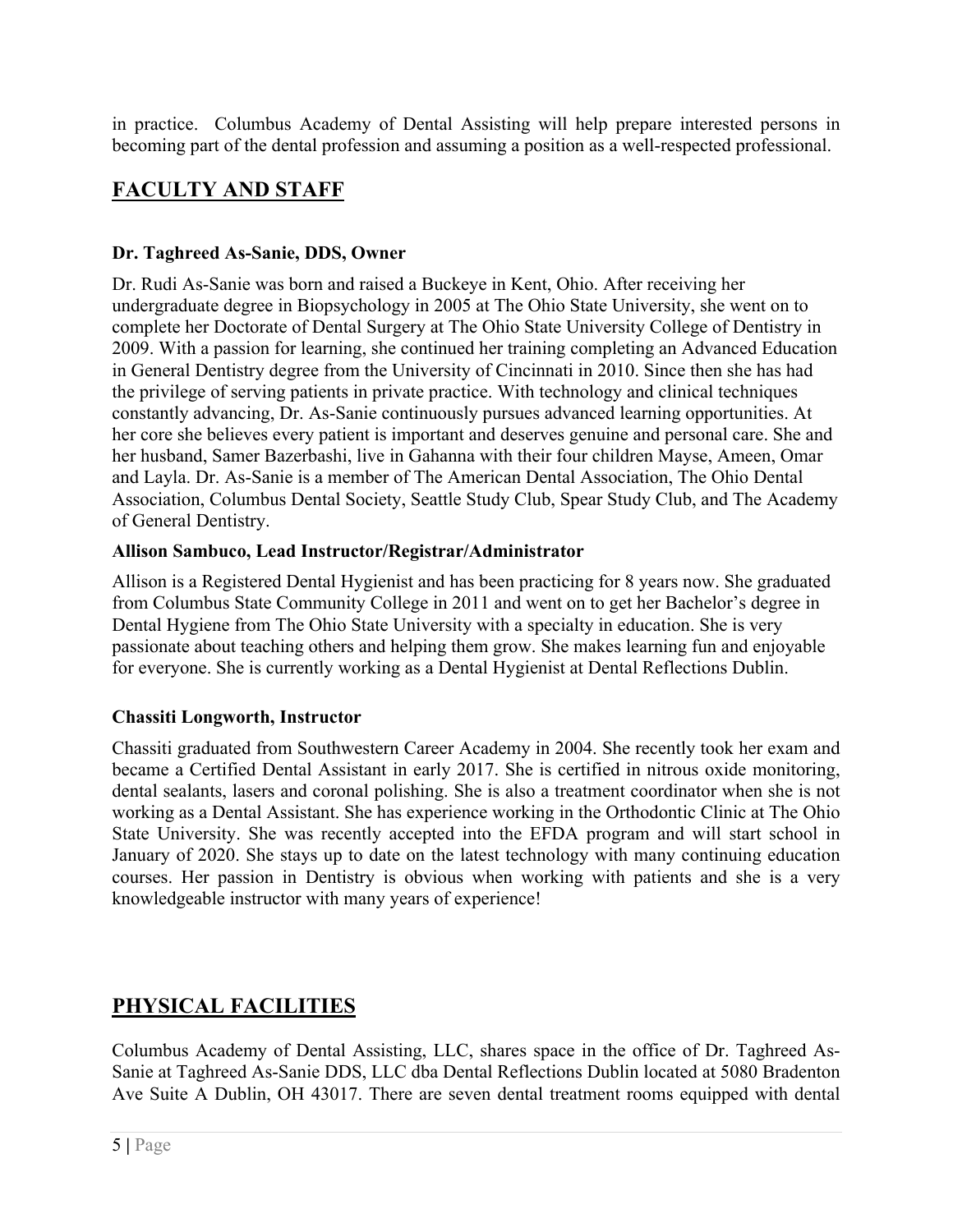chairs, units, and x-ray machines. There is a computerized business office, a reception room, a break room, and a small dental laboratory. The facility has approximately 500 square feet available for student discussions. The school will occupy the total 3300 square foot of space.

# **SCHOOL POLICIES AND PROCEDURES**

# **TUITION AND FEES**

All students enroll for a complete program and pay tuition for the complete program prior to entrance unless other arrangements have been made. Tuition includes books and supplies.

| <b>Course</b>              | Tuition   | Registration Fee   Books/Supplies |          | Total     |
|----------------------------|-----------|-----------------------------------|----------|-----------|
| Dental<br><b>Assisting</b> | \$4495.00 | \$125.00                          | \$150.00 | \$4770.00 |

Tuition and fee charges are subject to change at the school's discretion. Any tuition or fee increases will become effective for the school term following student notification of the increase.

#### **Payment**

All tuition and fees are payable for one quarter, semester, or school term only. Payment is due prior to the start of classes each term or at the agreed upon due date following the payment plan below.

#### **Textbook Buyback Policy**

If you have the Modern Dental Assisting  $12<sup>th</sup>$  edition, we will buy back your textbook. It must be in good condition. We will buy it back for \$50.00.

#### **Tuition Payment Plan**

To assist students who are financially not capable of paying the full tuition up front, the school will offer an easy interest free installment payment plan. These terms are available to all students who need assistance. The plan will consist of four (4) installments.

#### **Cancellation and Settlement Policy**

The enrollment agreement may be canceled within five calendar days after the date of signing provided that the school is notified of the cancellation in writing. If such cancellation is made, the school will promptly refund in full all tuition and fees paid pursuant of the enrollment agreement and the refund shall be made no later than thirty days after cancellation. This provision shall not apply if the student has already started academic classes.

#### **Refund Policy**

If the student is not accepted into the training program, all monies paid by the student shall be refunded. Refunds for books, supplies, and consumable fees shall be made in accordance with Ohio Administrative

Code section 3332-1-10-1. There is one (1) academic term for this program that is 128 clock hours in length. Refunds for tuition and refundable fees shall be made in accordance with the following provisions

as established by Ohio Administrative Code section 3332-1-10: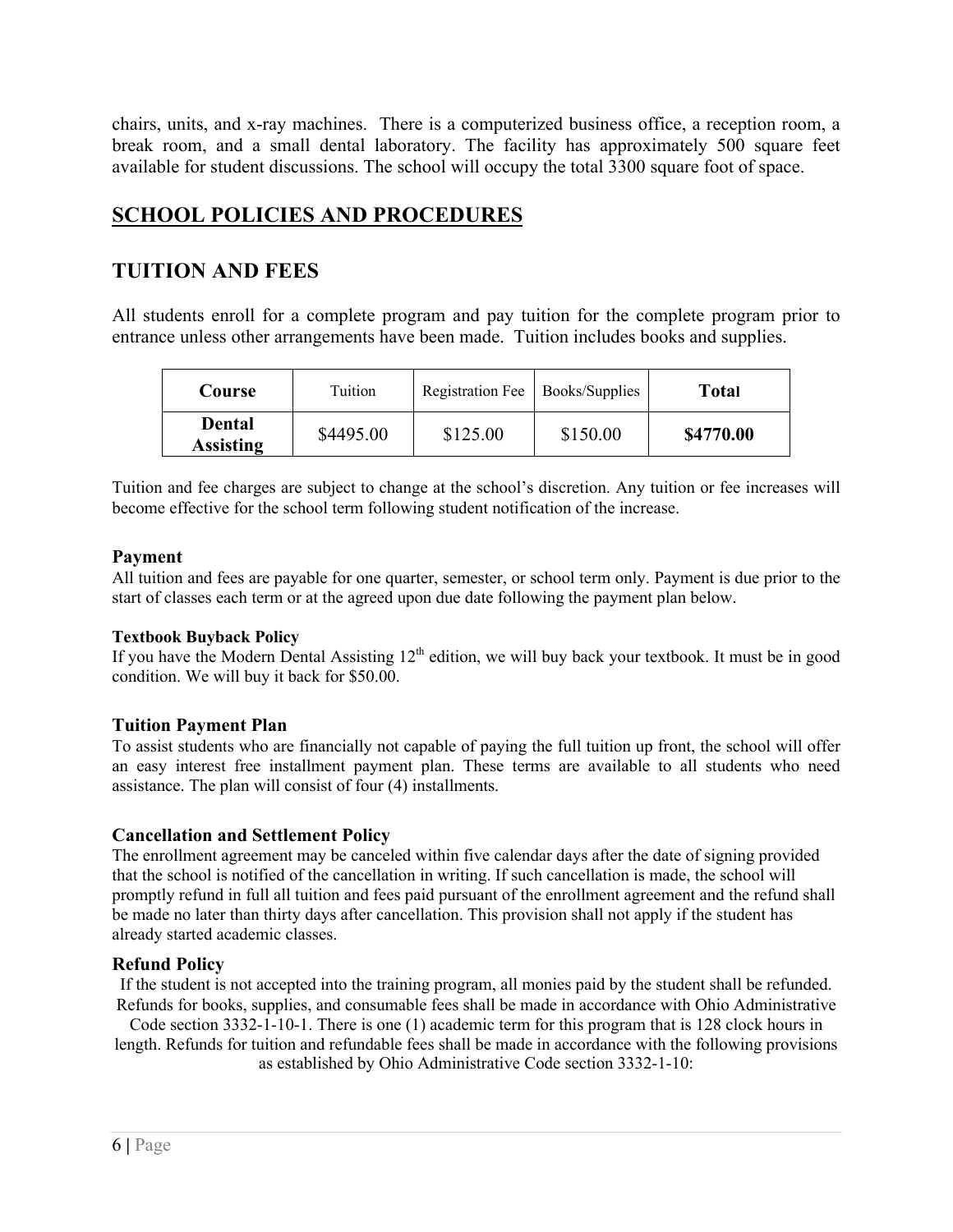- (1) A student who withdraws before the first class and after the 5-day cancellation period shall be obligated for the registration fee.
- (2) A student who starts class and withdraws before the academic term is 15% completed will be obligated for 25% of the tuition and refundable fees plus the registration fee.
- (3) A student who starts class and withdraws after the academic term is 15% completed but before the academic term is 25% completed will be obligated for 50% of the tuition and refundable fees plus the registration fee.
- (4) A student who starts class and withdraws after the academic term is 25% completed but before the academic term is 40% completed will be obligated for 75% of the tuition and refundable fees plus the registration fee.
- (5) A student who starts class and withdraws after the academic term is 40% completed will not be entitled to a refund of the tuition and fees.

The school shall make the appropriate refund within thirty days of the date the school is able to determine that a student has withdrawn or has been terminated from a program. Refunds shall be based upon the last date of a student's attendance or participation in an academic school activity.

#### **ENROLLMENT DATES**

- A student may enroll at any time prior to the start of a new class. Deadline for enrollment for a specific quarter is the last business day before the first day of class. No late enrollments will be accepted.
- The school has rolling admissions. A new session starts every three months.

#### **REQUIREMENTS FOR ADMISSION**

Applicants must be 17 years of age and possess a high school diploma, be on track to graduate as a high school senior, or have passed a high school equivalency (GED) test. Applicants may submit an application for admission in person or by mail. All applications must be submitted prior to the first day of class. A copy of your High School diploma or GED and a secondary school transcript will be required. No late enrollments will be accepted. A personal interview is required with the school President (Director) prior to admission.

Students must show proof of Hep B vaccination or have the first of three completed prior to the start of the first day of class.

Only applicants who show a real desire to study and whose personal educational background points to enthusiasm to learn will be accepted. Applicants will be considered without regard to race, creed, sex, or national origin.

#### **TRANSFER OF CREDIT**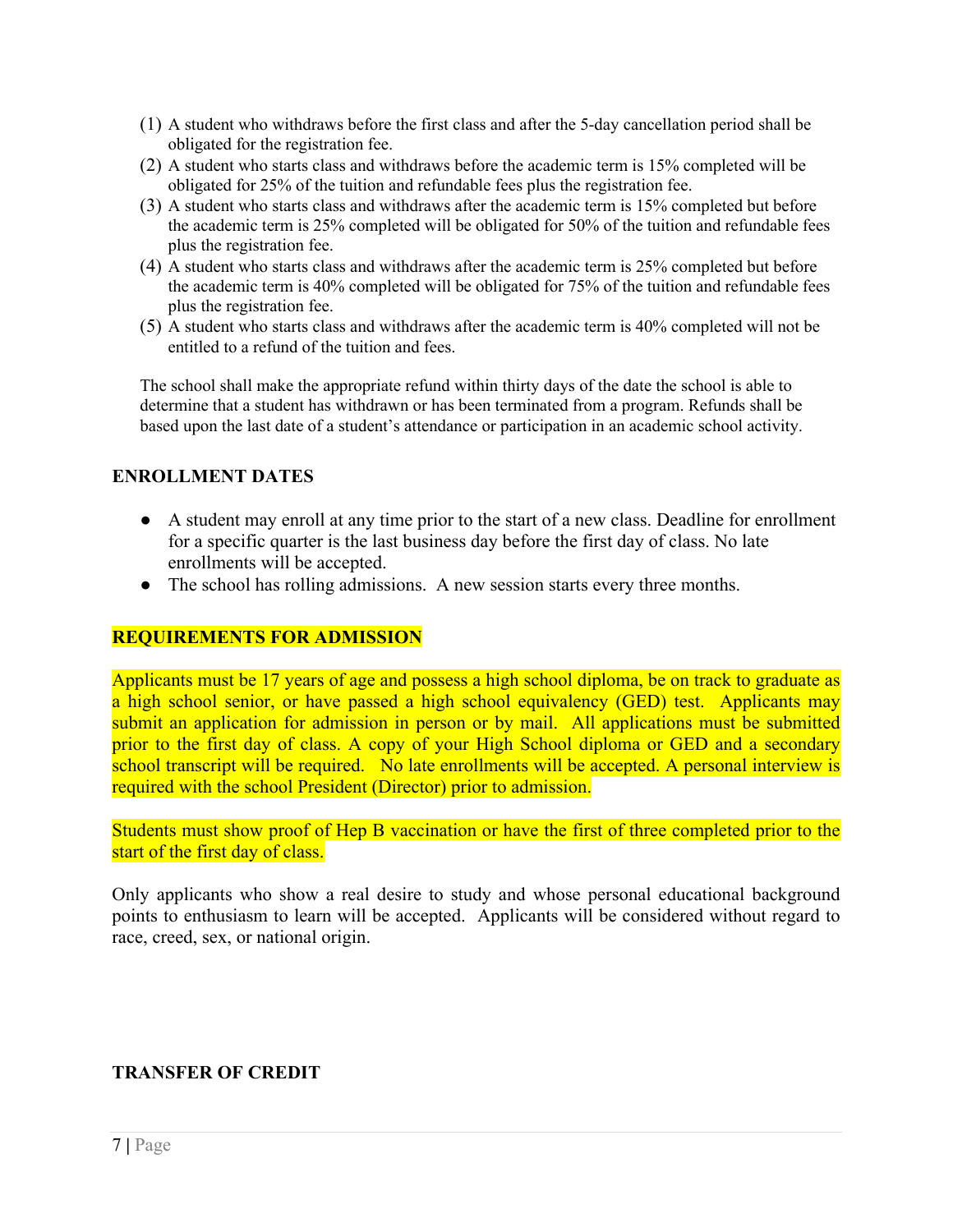The Columbus Academy of Dental Assisting, does not accept credit for previous education, training, work experience (experiential learning), or CLEP (College Level Examination Program).

Furthermore, it should not be assumed that any of the programs described in the School catalog could be transferred to another institution. The School does not guarantee the transferability of credits to a college, university, or other institution. Any decision on the comparability, appropriateness, and applicability of credits and whether they should be accepted is the decision of the receiving institution.

# **ACADEMIC POLICIES**

# **ATTENDANCE**

Regular attendance is essential for adequate training. Cultivation of desirable work habits is just as important as the acquisition of knowledge and the development of skills needed in a given occupation. Students should train themselves to be present and on time for all classes. Students are responsible for all work missed during an absence and should contact an instructor regarding makeup work. Makeup work shall not be authorized for the purpose of removing an absence.

Saturday students may not miss more than one class for a total of six hours. If a student misses two complete classes (twelve hours), the students must make up these classes the next time the program is taught. If a student misses more than two complete classes, the student will be terminated from the training program and must follow the institutional procedure for readmittance. NOTE: A complete class is defined as a six-hour Saturday class. Also, students must attend Radiology Certification Lecture.

It is suggested that students arrive on time for all scheduled classes. Any time out of class (tardiness) will be treated as absence time.

# **MAKE-UP WORK**

Students are responsible for all work missed during an absence and should contact an instructor regarding make-up work. Make-up sessions shall consist of instruction in that portion of the course or curriculum which was not received by the student as a result of absences. The students must make up these missed classes within ten days of their return to school. A record for makeup sessions shall be maintained in the attendance register. Makeup work shall not be authorized for the purpose of removing an absence.

Make-up work due to unsatisfactory grades shall be governed by the rules established and outlined in Satisfactory Academic Progress under Policy on Satisfactory Progress (b).

# **TARDINESS**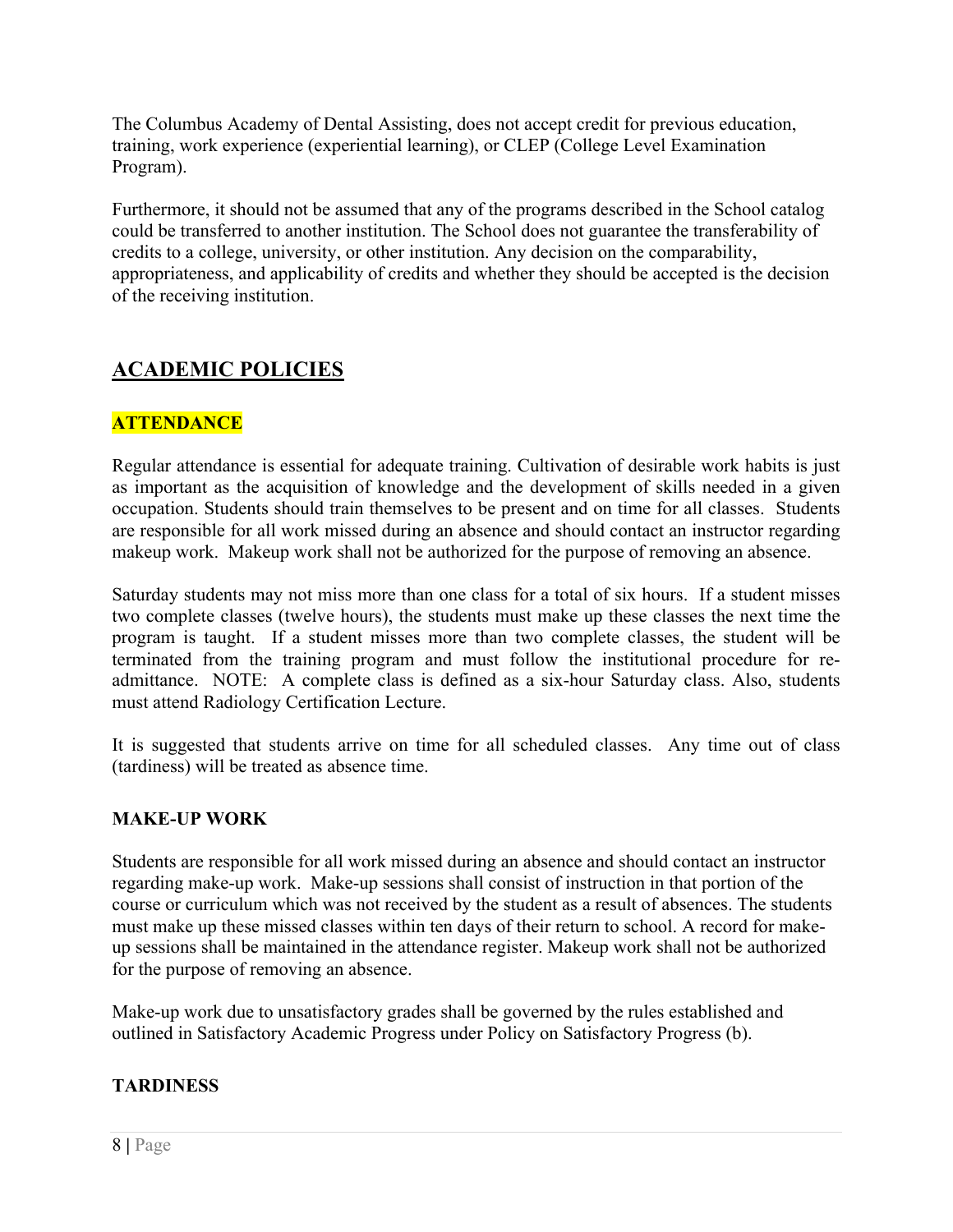It is required that students arrive on time for all scheduled classes. Tardiness is irresponsible and unprofessional. It is not an acceptable behavior and students arriving 10 minutes late for class more than three times will be placed on probation. If promptness does not improve during the probationary period, the school may suspend or terminate enrollment. The school's policy on suspension or termination of enrollment will be followed.

# **LEAVE OF ABSENCE (LOA)**

A request for a leave of absence must be submitted in writing. The request will state the reason for the leave and length of time being requested. The school may grant approval at its discretion when circumstances for the leave are not related to illness, accident, or a death in the family. A student on leave is considered by the school as enrolled. No charges or fees are assessed during an authorized LOA. Students not returning to school at the end of their LOA will be withdrawn/dropped from the school.

*EXCEPTION:* A student taking a voluntary leave of absence from the school may reenter during the next session at the point in the course where leave was taken. No additional tuition will be required beyond the original contract. A student not returning during the next term must begin at the beginning of the program and will be considered a new student.

# **POLICY ON SATISFACTORY PROGRESS**

- (a) Satisfactory progress is defined as having complied with the school's established attendance requirements, arrive on time for class, return promptly to class after scheduled breaks, and participate actively in class on assigned tasks. Should a student be terminated due to violation of school policies and procedures, tuition to be refunded shall be proportionately prorated up to date of official termination.
- (b) There will be one student progress evaluation. The evaluation will be conducted after the  $6<sup>th</sup>$ week of class. Students who have attained a grade average of 70% or above, on the first evaluation would have attained satisfactory progress. Those who attained less than 70% will be counseled and advised to improve their grades. If no improvement has occurred on the second evaluation, the students will be placed on probation. They will be given two chances to be removed from probation by taking make-up tests on the failing subjects. The first makeup test will be given after the 7th week and if there is no improvement, another will be given after the 9<sup>th</sup> week. If a student still fails to bring his/her overall average to 70% or above after the two make-up tests, the student will be terminated.
- (c) Terminated students can be re-admitted after one complete session. See Re-admission Policy.
- (d) The first progress report will be given at the end of the  $6<sup>th</sup>$  week; the second progress report will be given at the end of the  $11<sup>th</sup>$  week if the student was failing initially. Final grades will be issued after the final exams and upon completion of the internship/externship program.
- (e) The progress reports will be given verbally and in writing. A counseling session will be scheduled for those who have grades of less than 70% as described in.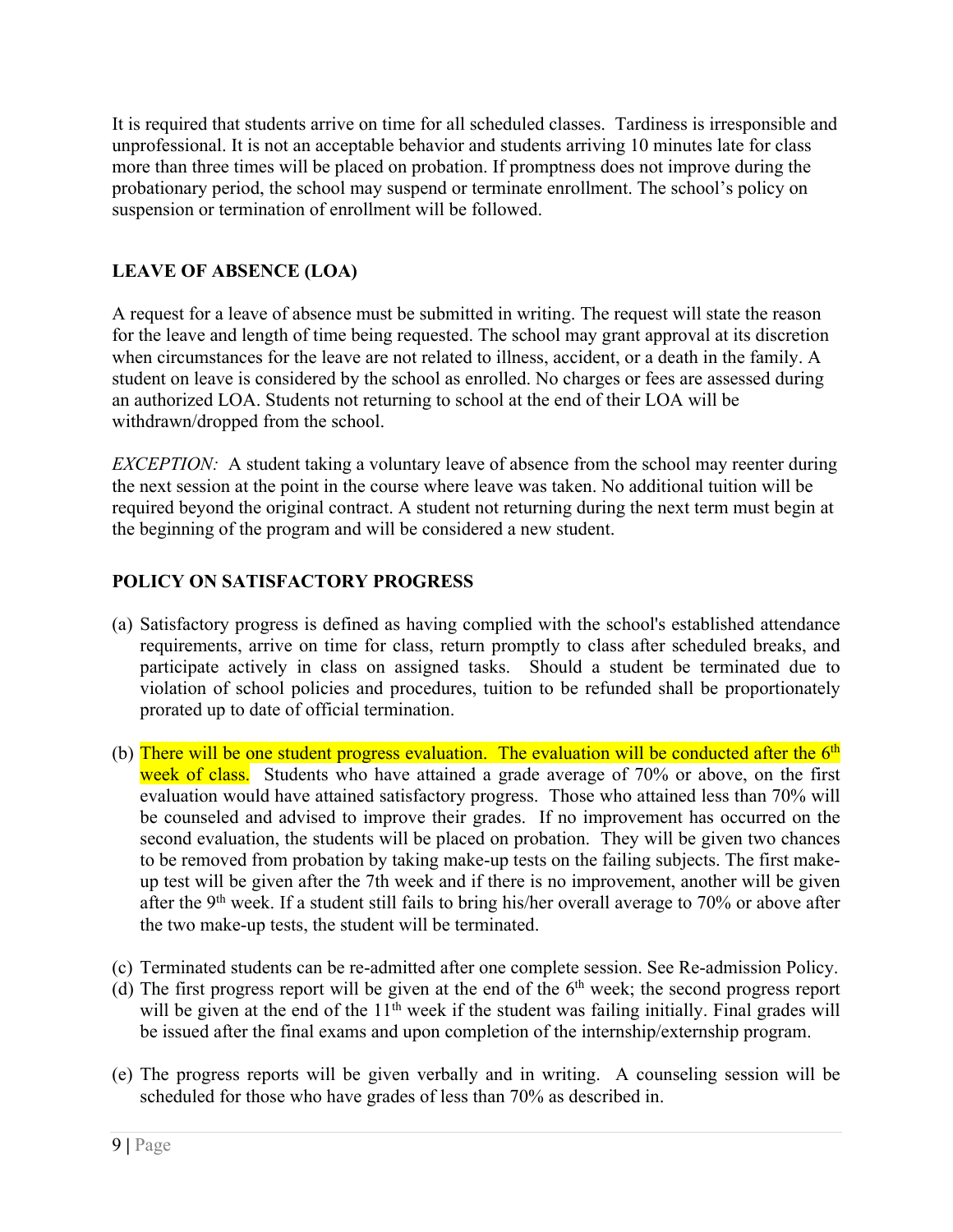- (f) If a student withdraws and has an appropriate reason (President/Director decides what is appropriate, decision is final) for withdrawing, he/she can request the school for a grade of "Incomplete". The student can then re-enroll in the program during the 12 month period following his/her date of withdrawal and complete those incomplete subjects without payment of additional tuition.
- (g) If a student withdraws due to a grievance related issue, the student may resolve the issue through the institution's Grievance Procedure as stated in this Catalog. If the Grievance Committee establishes that the complaint is justified, the student can request the school for a grade of "incomplete". He can then re-enroll in the program during the 12 month period following his date of withdrawal and complete those incomplete subjects without payment of additional tuition.

# **COURSE EVALUATION/GRADING SYSTEM**

During the course of the session, there will be 10 tests, 10 quizzes, 15 lab tests, final examination on theories and Clinical Procedures. The results of these tests will be grouped into five areas of achievement namely, Tests/ Quizzes, Lab Tests, Final Examination, Clinical Procedures and Internship/Externship. Each of these areas are assigned weight factors of 30%, 10%, 20% and 30% and 10% consecutively for a total of 100%. The final grade on the dental assistant course on theory and lab is obtained by adding the results of the weight factors multiplied by each of the corresponding averages of the areas under consideration. The Internship/Externship will be graded separately by the person responsible for the training of the intern also known as the Preceptor. The final dental assistant overall grade is obtained by taking the sum of all the weighted scores. This will be converted into a grade letter and GPA equivalent using the table below:

| <b>GRADE LETTER</b> | <b>WEIGHTED SCORE</b> | <b>GPA</b> |
|---------------------|-----------------------|------------|
|                     |                       |            |
| A                   | $94 - 100$            | 4.0        |
| $A-$                | $90 - 93$             | 3.7        |
| $B+$                | $87 - 89$             | 3.3        |
| B                   | $83 - 86$             | 3.0        |
| <b>B-</b>           | 80-82                 | 2.7        |
| $C+$                | $77 - 79$             | 2.3        |
| $\mathcal{C}_{0}$   | $70 - 76$             | 2.0        |
| F                   | 69 & Below            | 0.0        |
|                     |                       | Incomplete |
|                     |                       | Withdraw   |

#### **Grading System**

A grade of "I" is Incomplete which means that the student has not completed all graduation requirements such as internship/externship or has not paid his/her financial obligations to the school. This grade will remain in his/her record until all requirements are satisfied. A grade of "W" means that it is a withdrawal and will remain as such until he/she has re-enrolled to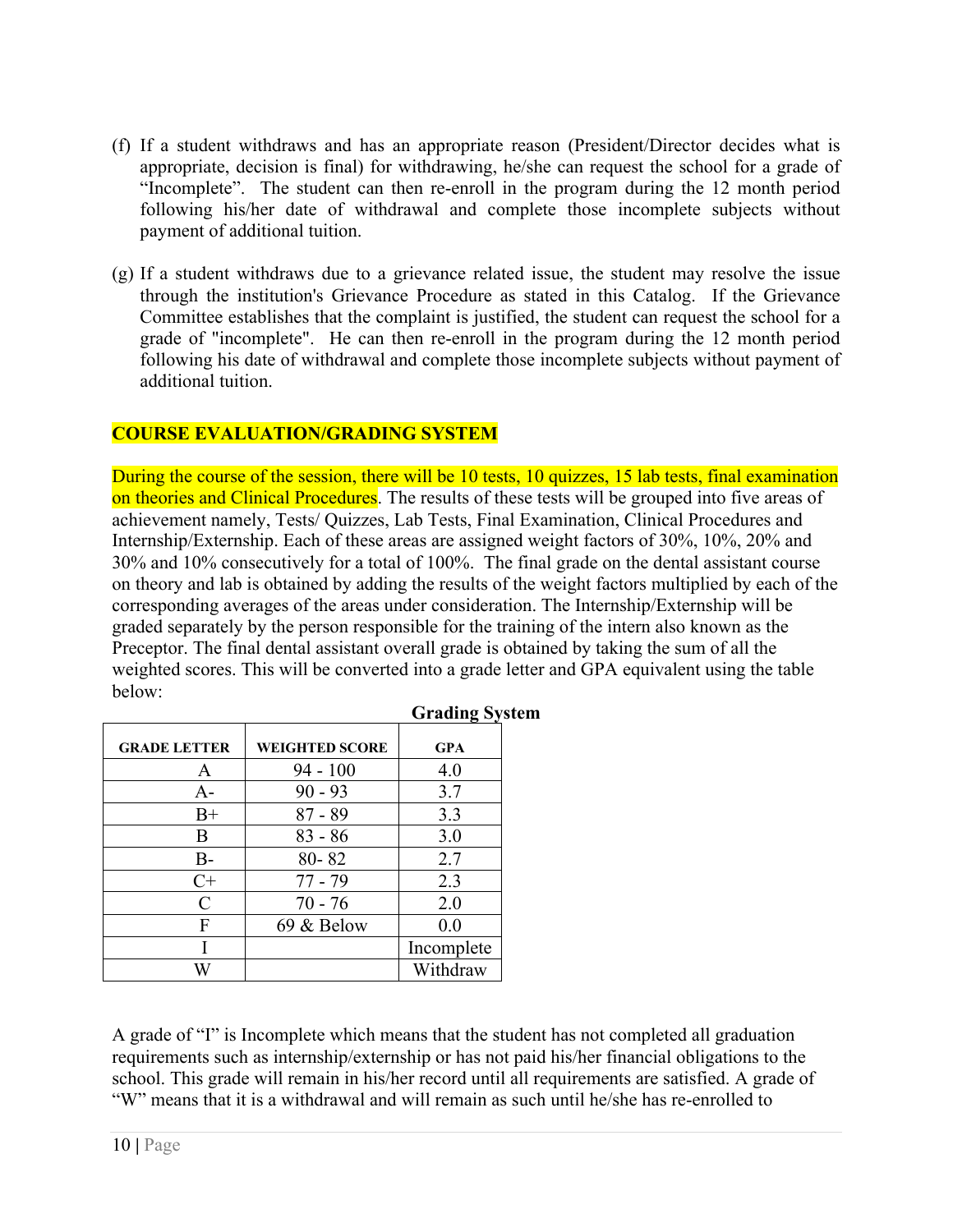complete the requirements of the course.

# **GRADUATION REQUIREMENTS**

Students may graduate and be awarded a Dental Assisting Certificate of Completion with the following conditions:

- Successful completion of the Dental Assisting Program
- An overall grade point average of 70% or greater
- Externship/Internship requirements are completed
- All financial obligations are satisfied
- Two out of the three Hepatitis B vaccines completed

**\*The 50-hour internship/externship may be completed in one additional week or spread over a two or three week period.**

#### **CERTIFICATES**

Upon successful completion of the program, a Certificate of Completion on Dental Assisting, Radiology Certification and a CPR Certificate will be awarded to the students.

#### **CONDUCT STANDARDS**

Since career preparation is the objective of the dental assisting program, the student's conduct should be that which is normally required in the dental profession. Use of profanity, alcoholic beverages or drugs on school property are all grounds for immediate suspension.

#### **DISMISSAL**

Any student may be dismissed for violations of rules and regulations of the school, as set forth in school publications. A student also may be withdrawn from classes if he or she does not prepare sufficiently, neglects assignments or makes unsatisfactory progress. The Director, after consultation with all parties involved, makes the final decision.

The Director may temporarily suspend students whose conduct is disruptive or unacceptable to the academic setting. After appropriate counseling, students who demonstrate a genuine desire to learn and conform to school standards of conduct, may be allowed to resume attendance. The Director will review each case and decide upon re-admittance.

#### **READMISSION**

The director will determine the eligibility for readmission for any student having been suspended by the school for academic reasons. The director will determine readmission eligibility for any student having been suspended for attendance problems or disciplinary problems. If eligible, the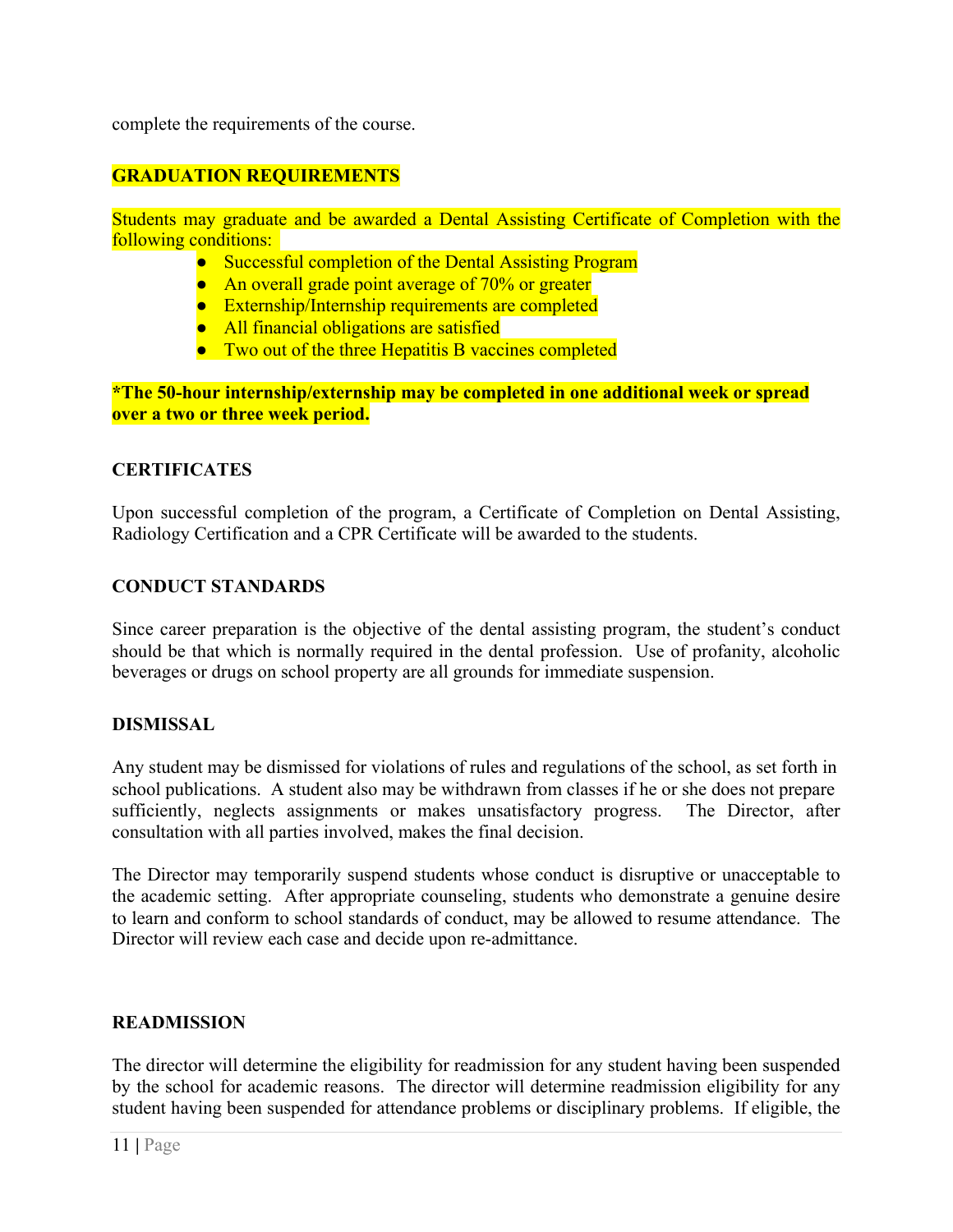student may reapply at the beginning of the next term. A complete new application procedure will be required as the application will be considered with other applicants who have applied for a particular course. If accepted, the student will begin at the beginning of the next scheduled term.

*EXCEPTION: A student taking a voluntary leave of absence from the school may reenter during the next term at the point in the course where leave was taken. No additional tuition will be required beyond the original contract. Student not returning during the next term must begin at the beginning of the program and be considered a new student.*

# **COMPLAINT OR GRIEVANCE PROCEDURE**

All student complains should be first directed to the school personnel involved. If no resolution is forthcoming, a written complain shall be submitted to the director of the school. Whether or not the problem or complaint has been resolved to his/her satisfaction by the school, the student may direct any problem or complaint to the Executive Director, State Board of Career Colleges and School, 30 East Broad Street, Suite 2481, Columbus, Ohio, 43215, Phone 614-466-2752; toll free 877-275-4219.

# **DRESS CODE**

Students are required to obtain their own scrubs with the voucher given prior to the start of the first class, which they are expected to wear during each class session. No jewelry is allowed which could hinder or interfere with proper implementation of their training activities. The school provides safety equipment such as gloves, masks and protective glasses which the students are expected to wear if required during training sessions.

# **PLACEMENT ASSISTANCE**

To prepare students in the job-hunting process, the course includes resume preparation and interview techniques. Following graduation, or at any time thereafter, graduates may avail themselves of the school's placement assistance. Our school will provide leads for job opportunities.

The school will make every effort not only to satisfy the wishes of a graduate as to location and type of employment but also to match his or her particular qualifications to the requirements of the prospective employer. However, **no guarantee of employment can be made.**

Follow-up surveys of both graduates and employers are conducted and maintained for the purpose of improving curriculum and assisting future graduates with employment.

# **STUDENT RECORDS**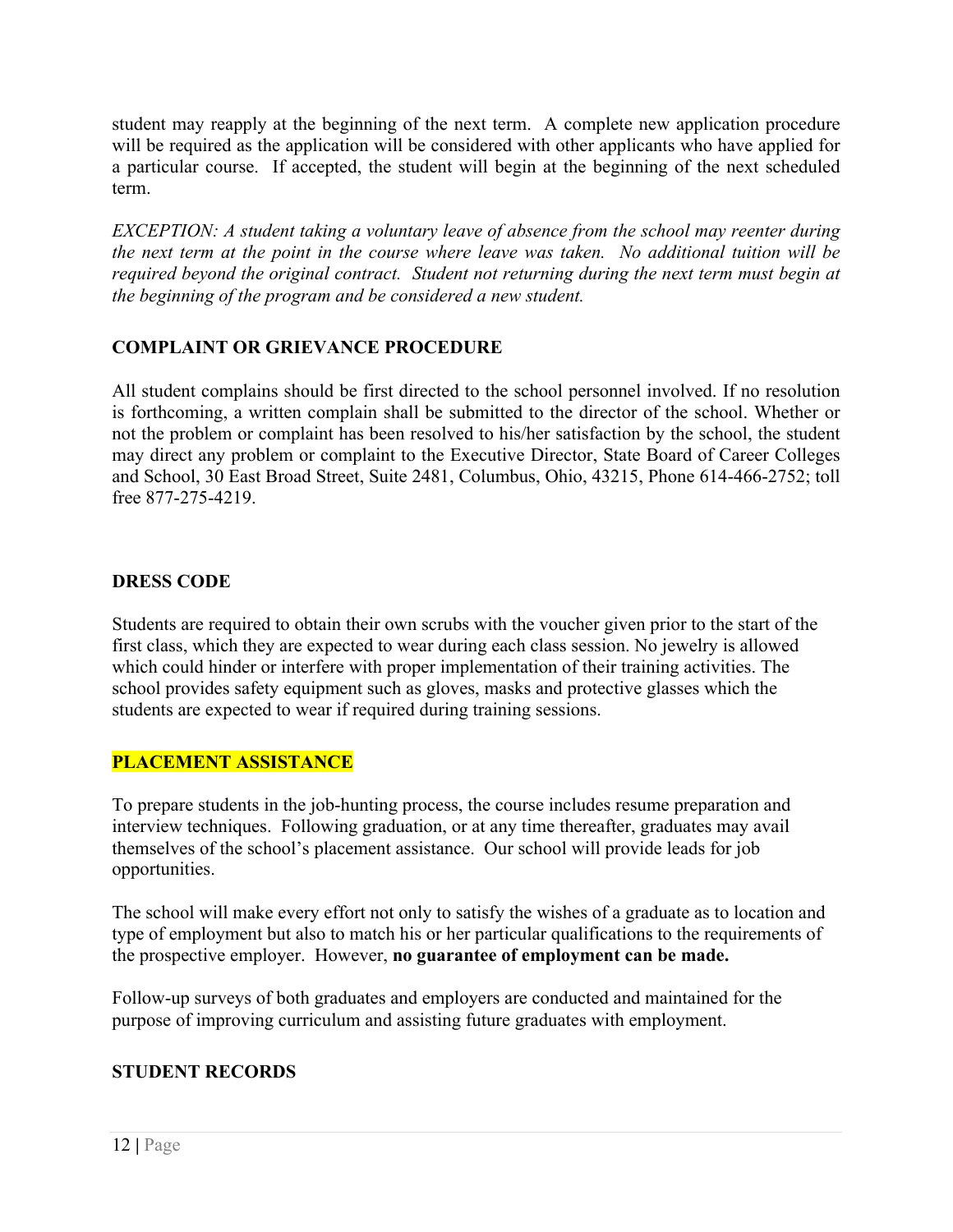All student evaluations and grades are maintained by the school for a period of five years. Student transcripts are kept on file permanently and are protected from fire, theft and other perils.

# **GRADE REPORTS**

The school will issue a transcript of grades at the end of the training period. Each student is entitled to one copy of his/her transcript provided the tuition account has been satisfied.

# **TRANSCRIPTS**

Each graduate is issued an official transcript of her/his academic record unless the student is indebted financially to the school. Additional transcripts are available upon request. **No transcript of grades will be released without the student's prior approval in writing.** Each subsequent transcript for a graduate or any transcript for a non-graduate is furnished after receipt of a \$5.00 fee. A federal or state agency which periodically requires a transcript in order to determine a student's progress is exempt from this fee.

# **PROGRAMS/COURSES OFFERED**

# **DENTAL ASSISTING CURRICULUM - 128 Clock Hours**

The Dental Assisting program involves thirteen weeks of "hands on" training where students have an opportunity of practicing the various routine of chairside assisting. At the completion of the thirteen-week portion of the training, the students must successfully complete a **50-hour externship** in a local dental office. Upon completion of the twelfth week program, the 50 hour internship and all financial obligations to the school discharged/satisfied, only then can the grades, transcripts or certificates be awarded.

Classes are offered on Saturdays from 8:30 am until 3:00 pm (includes a 30 minute lunch break).

# **PROGRAM COURSE OBJECTIVES FOR DENTAL ASSISTING**

Columbus Academy of Dental Assisting, LLC prepares students for entry level positions as a chairside assistant in a dental office. The dental assistant training program is a course designed to teach the students the skills and knowledge necessary to assist dentists and hygienists in all chairside procedures. Students that graduate from this program will be able to effectively perform the following procedures:

- Pass instruments and supplies to the dentists
- Use suction devices to keep patients mouth clear and dry
- Prepare materials
- Set-up and sterilize instruments and equipment
- Prepare dental charts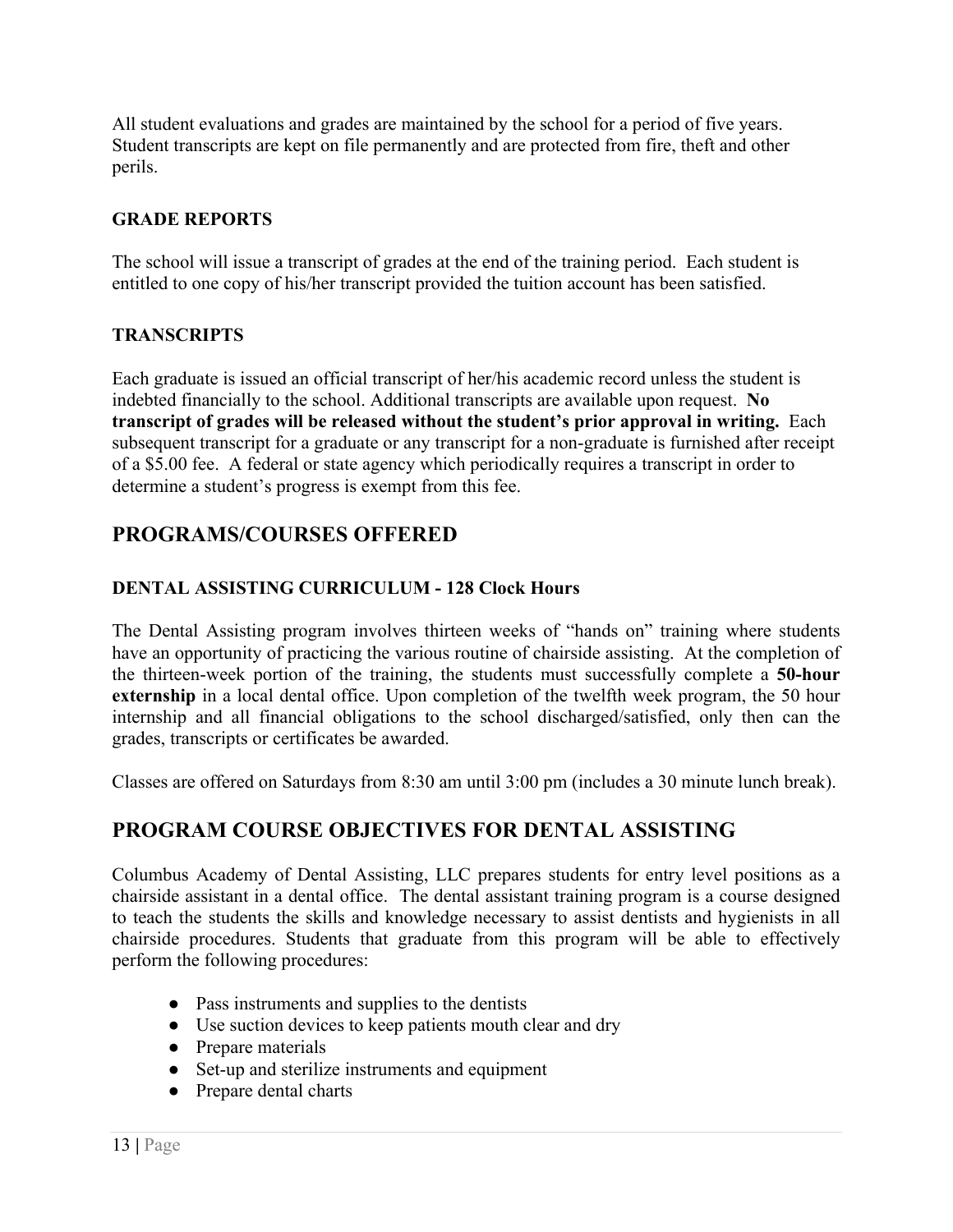- Apply topical anesthetics
- Apply bleaching agents and fissure sealants
- Take and develop dental x-rays
- Take impressions of patient's teeth
- Obtain patients' medical history
- Obtain blood pressure and pulse
- Provide instructions on preventive dentistry and oral hygiene
- Medical Emergencies, render basic first aid and CPR
- Take Intraoral photos of teeth and tissues

#### **PROGRAM OUTLINE - DENTAL ASSISTING PROGRAM**

| <b>WEEK</b>    | <b>COURSE</b>  | <b>COURSE DESCRIPTION</b>                                    | <b>CLOCK HOURS</b> |                |             |                |
|----------------|----------------|--------------------------------------------------------------|--------------------|----------------|-------------|----------------|
|                |                |                                                              | <b>LECT</b>        | LAB            | <b>EXT</b>  | <b>TOT</b>     |
| 1              | DA101          | Introduction to the Profession                               | .5                 | 0              | 0           |                |
|                | DA102          | Ethical & Legal Issues in Dentistry                          | .5                 | $\Omega$       | $\Omega$    |                |
|                | <b>DA102A</b>  | <b>Infection Control for Dental Assistants</b>               | 1                  |                |             |                |
|                | <b>LAB 101</b> | Dental Chair & Infection Control (PPE)                       | 0                  | 1              | 0           |                |
|                | <b>LAB102</b>  | Inf. Cont. - Maintaining the Operating Field                 | $\overline{0}$     | 1.5            | 0           |                |
|                | <b>LAB103</b>  | Inf. Cont. - Treatment Preparation & Clean-up                | 0                  | 1.5            | $\mathbf 0$ |                |
|                |                | Clinical Video of Set-up & /Breakdown<br>of Dental Operatory |                    |                |             |                |
|                |                | Total                                                        |                    |                |             | 6              |
| $\overline{2}$ | DA103          | Dental Radiography                                           | 1                  | $\mathbf{0}$   | 0           |                |
|                | DA104          | <b>Human Dentition</b>                                       | 1                  | 0              | 0           |                |
|                | DA 105         | Composition of Teeth & Dental Terminology                    | 1                  | 0              | 0           |                |
|                | DA 106         | <b>Tissues Surrounding the Teeth</b>                         | 1                  | 0              |             |                |
|                | <b>LAB104</b>  | Radiography Basics & X-Ray Procedures                        | $\Omega$           | 1              | 0           |                |
|                |                | Total                                                        |                    |                |             | 5              |
| $\overline{2}$ | LAB104         | Radiography Basics & X-Ray<br>Procedures<br>(Cont'd)         | $\overline{7}$     | $\Omega$       | $\Omega$    |                |
|                |                | Total                                                        |                    |                |             | $\overline{7}$ |
| 3              | DA107          | Bones of the Head                                            | 1                  | 0              | 0           |                |
|                | DA108          | <b>Muscles</b><br>$\alpha$ f<br>the<br>Head<br>&             | 1                  | $\Omega$       | $\Omega$    |                |
|                |                | Neck, Temporomandibular                                      |                    |                |             |                |
|                |                | Joint and Paranasal Sinuses                                  |                    |                |             |                |
|                | <b>LAB105</b>  | Dental Charting/Radiology cont'd                             | 0                  | $\overline{4}$ | 0           |                |
|                |                | Total                                                        |                    |                |             | 6              |
| 4              | DA109          | Oral Pathology                                               | 1                  | 0              | 0           |                |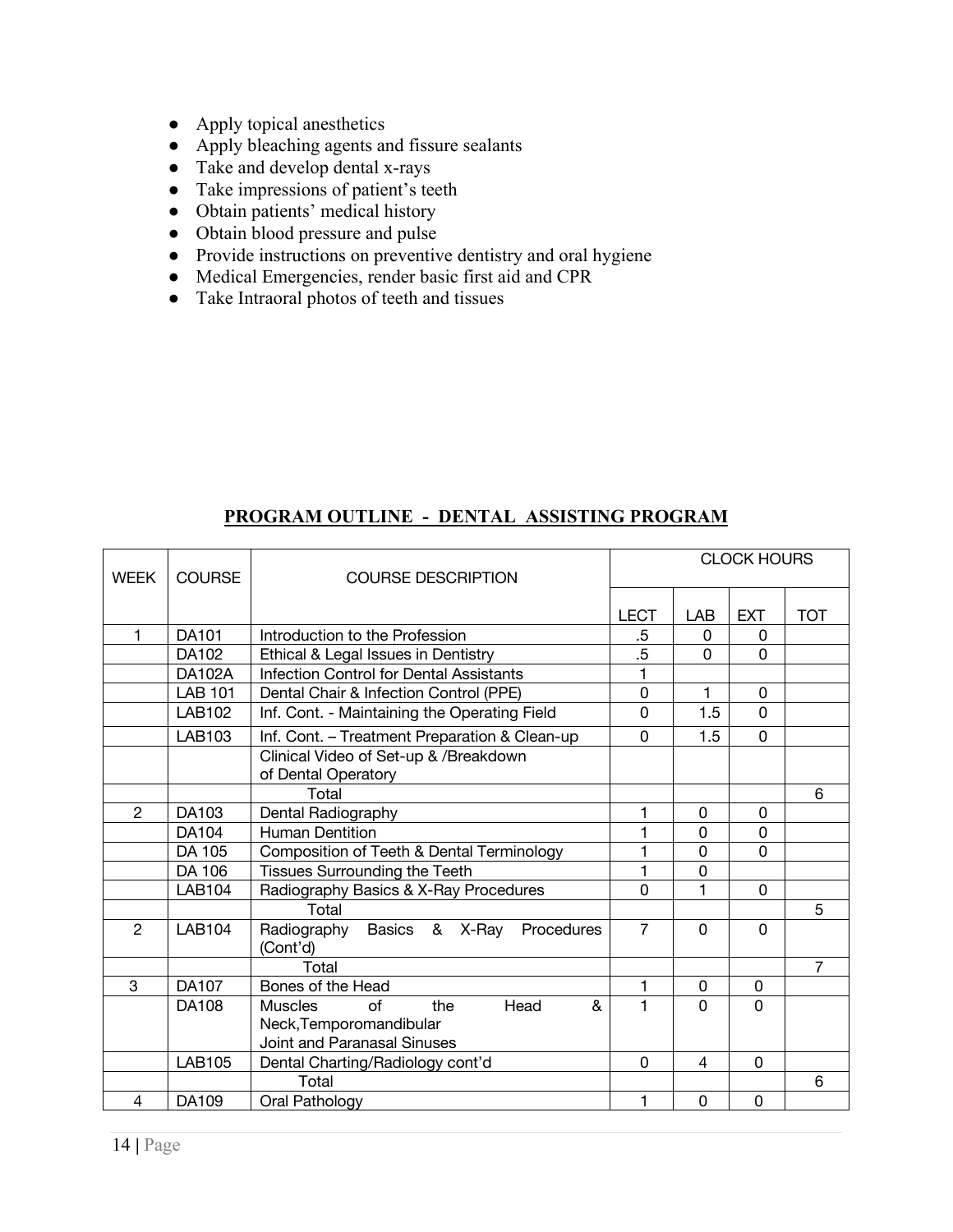|   | DA110         | Oral Cavity, Salivary Glands & Immune System  |    | 0              | 0           |    |
|---|---------------|-----------------------------------------------|----|----------------|-------------|----|
|   | <b>LAB105</b> | Dental Charting (Cont'd) and Radiology        | 0  | $\overline{2}$ | $\mathbf 0$ |    |
|   | <b>LAB106</b> | Alginate Impressions, Lab<br>&<br>Materials   | 0  | $\mathfrak{p}$ | $\mathbf 0$ |    |
|   |               | <b>Techniques</b>                             |    |                |             |    |
|   |               | Total                                         |    |                |             | 6  |
| 5 | DA111         | <b>Dental Materials</b>                       |    | 0              | 0           |    |
|   | DA112         | Pediatric Dentistry                           |    | 0              | 0           |    |
|   | <b>LAB107</b> | <b>Restorative Materials &amp; Techniques</b> | 0  | 2              | 0           |    |
|   |               | Clinical Video of Amalgam & Composite Filling |    |                |             |    |
|   | <b>LAB108</b> | Pedodontic Procedures                         | 0  | $\overline{2}$ | 0           |    |
|   |               | Total                                         |    |                |             | 6  |
| 6 | DA113         | Removable Prosthodontics                      |    | $\Omega$       | 0           |    |
|   | DA114         | <b>Fixed Prosthodontics</b>                   |    | 0              | 0           |    |
|   | <b>LAB109</b> | Removable Prosthodontics - Full & Partial     | 0  | $\mathcal{P}$  | 0           |    |
|   |               | Dentures                                      |    |                |             |    |
|   | <b>LAB110</b> | <b>Fixed Prosthodontics</b>                   | 0  | $\mathcal{P}$  | $\Omega$    |    |
|   |               | Total                                         |    |                |             | 6  |
|   |               |                                               |    |                |             |    |
|   |               | Sub-Total                                     | 21 | 21             | $\Omega$    | 42 |

Legend: LECT - Lecture LAB - Laboratory EXT- Externship TOT - Total

| <b>WEEK</b>    | <b>COURSE</b>  | <b>COURSE DESCRIPTION</b>                                                             | <b>CLOCK HOURS</b> |                |                |            |
|----------------|----------------|---------------------------------------------------------------------------------------|--------------------|----------------|----------------|------------|
|                |                |                                                                                       |                    |                |                |            |
|                |                |                                                                                       | <b>LECT</b>        | LAB            | <b>EXT</b>     | <b>TOT</b> |
| $\overline{7}$ | DA115          | Endodontics                                                                           |                    | 0              | 0              |            |
|                | DA116          | Topical & Local Anesthesia                                                            |                    | $\Omega$       | 0              |            |
|                | <b>LAB 111</b> | <b>Endodontics Instrument &amp; Procedures</b>                                        | 0                  | $\overline{2}$ | $\overline{0}$ |            |
|                | <b>LAB112</b>  | Techniques in Administering Anesthesia                                                | 0                  | $\overline{2}$ | 0              |            |
|                |                | Clinical Video of Crown Preparation                                                   |                    |                |                |            |
|                |                | Total                                                                                 |                    |                |                | 6          |
| 8              | <b>DA117</b>   | Orthodontics                                                                          | 1                  | 0              | 0              |            |
|                | <b>DA118</b>   | Periodontics                                                                          | 1                  | $\Omega$       | 0              |            |
|                | <b>LAB113</b>  | Placing Sealants & Home Bleaching                                                     | 0                  | $\overline{c}$ | 0              |            |
|                | <b>LAB114</b>  | Periodontal Treatment and Coronal Polishing,<br>Preventive dentistry and Oral Hygiene | 0                  | $\overline{2}$ | $\Omega$       |            |
|                |                | Total                                                                                 |                    |                |                | 6          |
| 9              | DA119          | <b>Oral Surgery</b>                                                                   | 1                  | 0              | 0              |            |
|                | <b>LAB115</b>  | <b>Oral Surgical Procedures</b>                                                       | 0                  | $\mathcal{P}$  | 0              |            |
|                |                | Clinical Video of Oral Surgical Procedures                                            |                    |                |                |            |
|                | <b>LAB 104</b> | Radiology/Intraoral Camera                                                            | 0                  | 3              | 0              |            |
|                |                | Total                                                                                 |                    |                |                | 6          |
| 10             | DA121          | Front Office Mgt. and Resume Preparation                                              | $\overline{2}$     | $\Omega$       | $\Omega$       |            |
|                | DA120          | Medical Emergencies in the Dental Office                                              | 1                  | 0              | 0              |            |
|                | <b>LAB116</b>  | <b>CPR Training &amp; Certification</b>                                               | 0                  | 3              | 0              |            |
|                |                | Total                                                                                 |                    |                |                | 6          |
| 11             |                | Practical Exams Review - Charting                                                     | 0                  | $\overline{2}$ | 0              |            |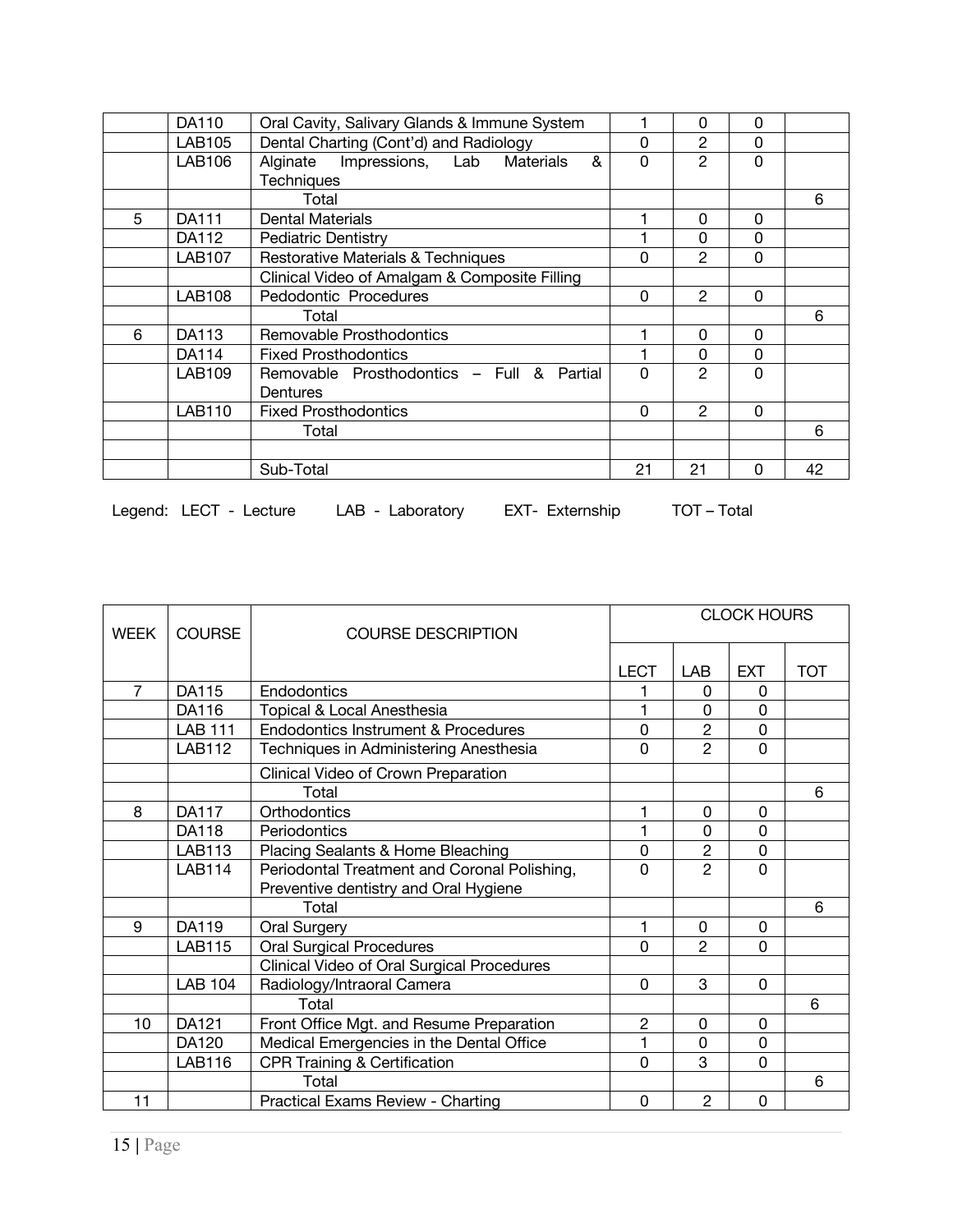|    |        | Practical Exams Review - Radiography                                              | 0  | 2  | 0        |     |
|----|--------|-----------------------------------------------------------------------------------|----|----|----------|-----|
|    |        | Practical Exams Preparation - Instrument<br>Transfer                              | 0  |    | 0        |     |
|    |        | Practical Exams Preparation - Instrument<br>Recognition & Suction Tip Positioning | 0  |    | 0        |     |
|    |        | Total                                                                             |    |    |          | 6   |
| 12 |        | <b>Practical Final Exams</b>                                                      | 3  | 0  | 0        |     |
|    |        | Final Exams - Theories                                                            | 3  | 0  | 0        |     |
|    |        | Total                                                                             |    |    |          | 6   |
|    | EXT101 | Externship                                                                        |    | 0  | 50       | 50  |
|    |        |                                                                                   |    |    |          |     |
|    |        | Sub - Total (This Pg.)                                                            | 14 | 22 | 50       | 86  |
|    |        | Plus: Sub - Total (Previous pg.)                                                  | 21 | 21 | $\Omega$ | 42  |
|    |        |                                                                                   |    |    |          |     |
|    |        | Grand Total (Previous Page + This page =<br><b>Curriculum Clock Hrs)</b>          | 35 | 43 | 50       | 128 |

Legend: LECT - Lecture LAB - Laboratory EXT- Externship TOT – Total

# **LECTURE SERIES – SUBJECT DESCRIPTION**

#### **DA 101 - Introduction to the Profession -** (.5 hour of lecture)

Students are introduced to the profession of Dentistry and the responsibilities of the dental health team which includes the dentist, hygienist, the front office personnel and the back office personnel. (Prerequisite: None)

#### **DA 102 - Ethical and Legal Issues -** (.5 hour of lecture)

Students will learn the ethics governing dentistry and the various governmental agencies entrusted with the regulation of the dental profession to ensure and protect the public from incompetent and unethical practices. Topics include licensure procedures and credentialing. (Prerequisite: None)

#### **DA 102A - Infection Control for Dental Assistants -** (1 hour of lecture)

Students will learn the diseases that can be spread in the dental office and methods of protection. Topics include the study of personal hygiene, the proper utilization of Personal Protective Equipment (PPE) to decrease the possibility of cross contamination. The different Government regulating agencies which provide information and enforcement for the health and safety of the employees in the work place will also be discussed. (Prerequisite: None)

#### **DA 103 - Dental Radiography -** (8 hours of lecture)

Students will learn the basic principles of X-Ray. The operating principle of the X-Ray Machine is also discussed. Topics also include types of film exposures and film processing errors. (Prerequisite: None)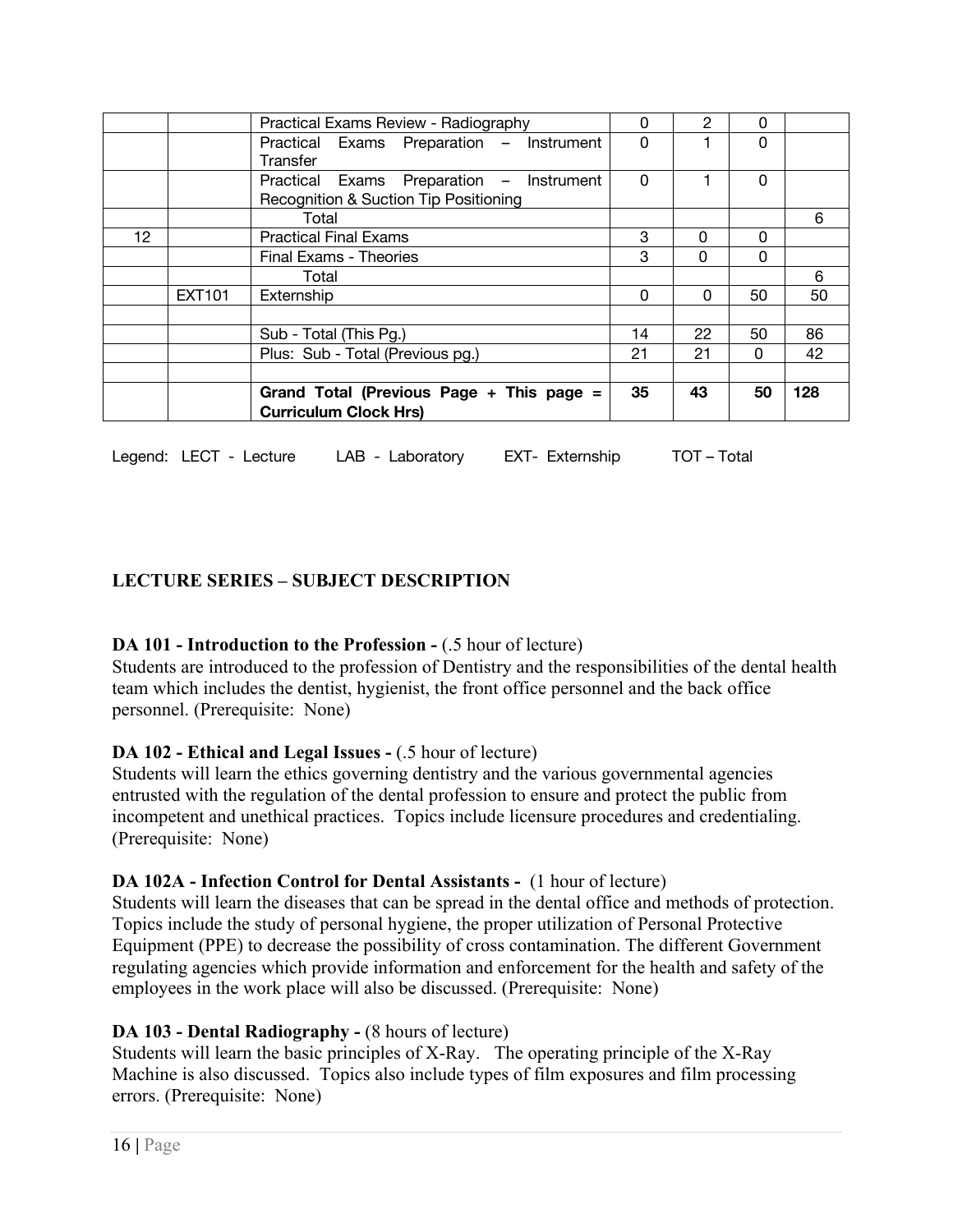# **DA 104 - Human Dentition -** (1 hour of lecture)

Students will learn the form and structures of the human natural teeth in the dental arch. Topics also include the method of identifying teeth by using the Universal Numbering System for permanent and primary teeth. (Prerequisite: None)

#### **DA 105 - Composition of Teeth and Dental Terminology -** (1 hour of lecture)

Students will learn the different parts of the tooth. Topics include cervix, apex, dental pulp, tissues of the teeth such as enamel, dentin and cementum. Also includes discussion of anatomical landmarks of the tooth and dental terminology. (Prerequisite: None)

#### **DA 106 - Tissues Surrounding the Teeth -** (1 hour of lecture)

Students will learn the tissues supporting the human teeth. Topics include the alveolar process, the periodontal ligament and the gingiva (gums) which are collectively known as the periodontium. (Prerequisite: DA104)

#### **DA 107 - Bones of the Head -** (1 hour of lecture)

Students will learn the basic anatomy and physiology of the human skull. Topics include the cranium and the bones of the face. (Prerequisite: None)

#### **DA 108 - Muscles of the Head and Neck and Temporomandibular Joint (TMJ) and Paranasal Sinuses -** (1 hour of lecture)

Students will learn the muscles of the head and neck and the temporomandibular joint which connects the maxillary and mandibular jaws. Topic also includes paranasal sinuses which are the air cavities in the bones above and each side of the nasal cavities. (Prerequisite: None)

**DA 109 - Oral Maxillofacial Pathology -** (1 hour of lecture) Student will learn the nature of diseases that affect oral structures and regions nearby. Topics include discussion on how to distinguish normal from abnormal conditions in the oral cavity. (Prerequisite: None)

**DA 110 - Oral Cavity, Salivary Glands and Immune System - (**1 hour of lecture) Students will earn the cavity of the mouth and the salivary glands which are located outside the oral cavity. Topics include discussion of infectious diseases that can be transmitted from the patient in a dental environment. (Prerequisite: None)

#### **DA 111 - Dental Materials - (**1 hour of lecture)

Students will learn various materials used in dentistry. Topics include cavity varnishes and liners, dental cements, surgical cements/periodontal dressing, glass ionomer cements, composites, sealants and dental amalgams. (Prerequisite: None)

# **DA 112 - Pediatric Dentistry -** (1 hour of lecture)

Specialty limited to the dental care of children. The students will learn the special requirements prior to treatment of children. Topics include informed consent from guardians, behavioral management of children during treatment and the common pediatric dental procedures. (Prerequisite: None)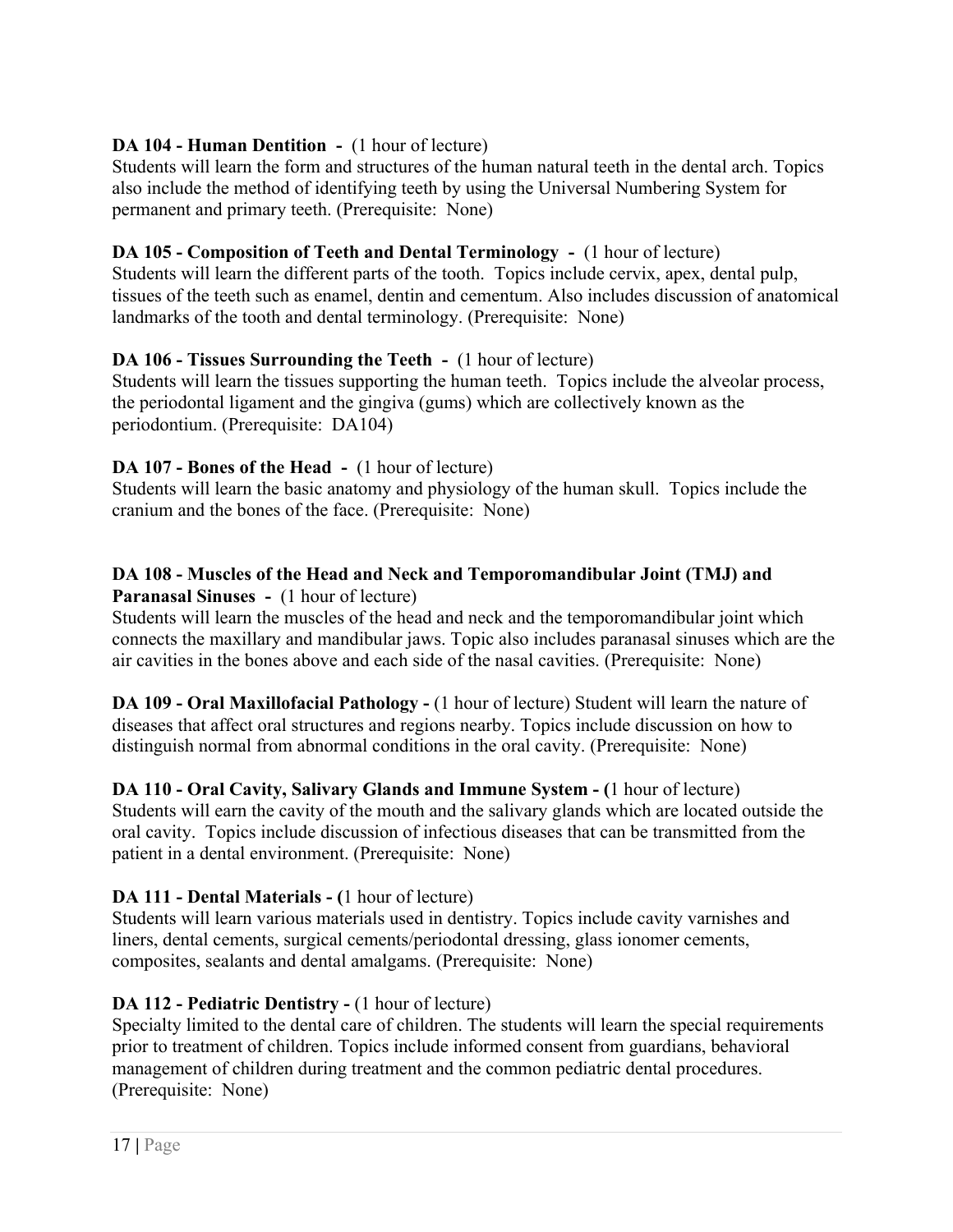# **DA 113 - Removal Prosthodontics (RPD)** - (1 hour of lecture)

Removable Prosthodontics (RPD) replaces missing teeth. The students will learn the component parts of both the partial and complete RPD's and the various steps necessary to take during replacement appointment with patient. (Prerequisite: None)

#### **DA 114 - Fixed Prosthodontics** - (1 hour of lecture)

Complete restoration, or the replacement, of one or more teeth in a dental arch. The students will learn the different types of fixed prosthodontics restorations. (Prerequisite: None)

#### **DA 115 – Endodontics -** (1 hour of lecture)

More commonly referred to as Root Canal Therapy. The students will learn the steps in a root canal procedure and the different instruments and materials required. (Prerequisite: None)

#### **DA 116 - Topical and Local Anesthesia** - (1 hour of lecture)

Application of anesthetics to oral tissues. The students will learn the properties of anesthesia and when and where they are used. (Prerequisite: None)

#### **DA 117 – Orthodontics -** (1 hour of lecture)

Prevention and correction of dental and oral deviations. The students will learn the various types and causes of malformations and malocclusions and how they are corrected. (Prerequisite: DA104)

#### **DA 118 – Periodontics -** (1 hour of lecture)

Deals with the prevention and treatment of periodontal diseases which is the most common cause of tooth loss. The students will learn the causes of periodontal disease, symptoms, examination procedures and treatment. (Prerequisite: None)

**DA 119 - Oral & Maxillofacial Surgery** - (1 hour of lecture) Involves with removing of teeth, treating jaw fractures, bone and tissue grafts and removal of tumors and cysts and reconstruction of oral and dental deformities. The students will learn the various procedures and instruments use in oral surgery. (Prerequisite: None)

#### **DA 120 - Medical Emergencies in the Dental Office -** (1 hour of lecture)

Risk associated with providing medical and dental care. The students will learn how to respond to medical emergencies. (Prerequisite: None)

#### **DA 121 – Front Office Mgt. and Resume Preparation** - (2 hour of lecture)

Student learns front office duties, reception, record keeping, patient scheduling and general office management/maintenance. The students will also learn how to write effective resumes. (Prerequisite: None)

# **LAB SESSIONS – SUBJECT DESCRIPTIONS**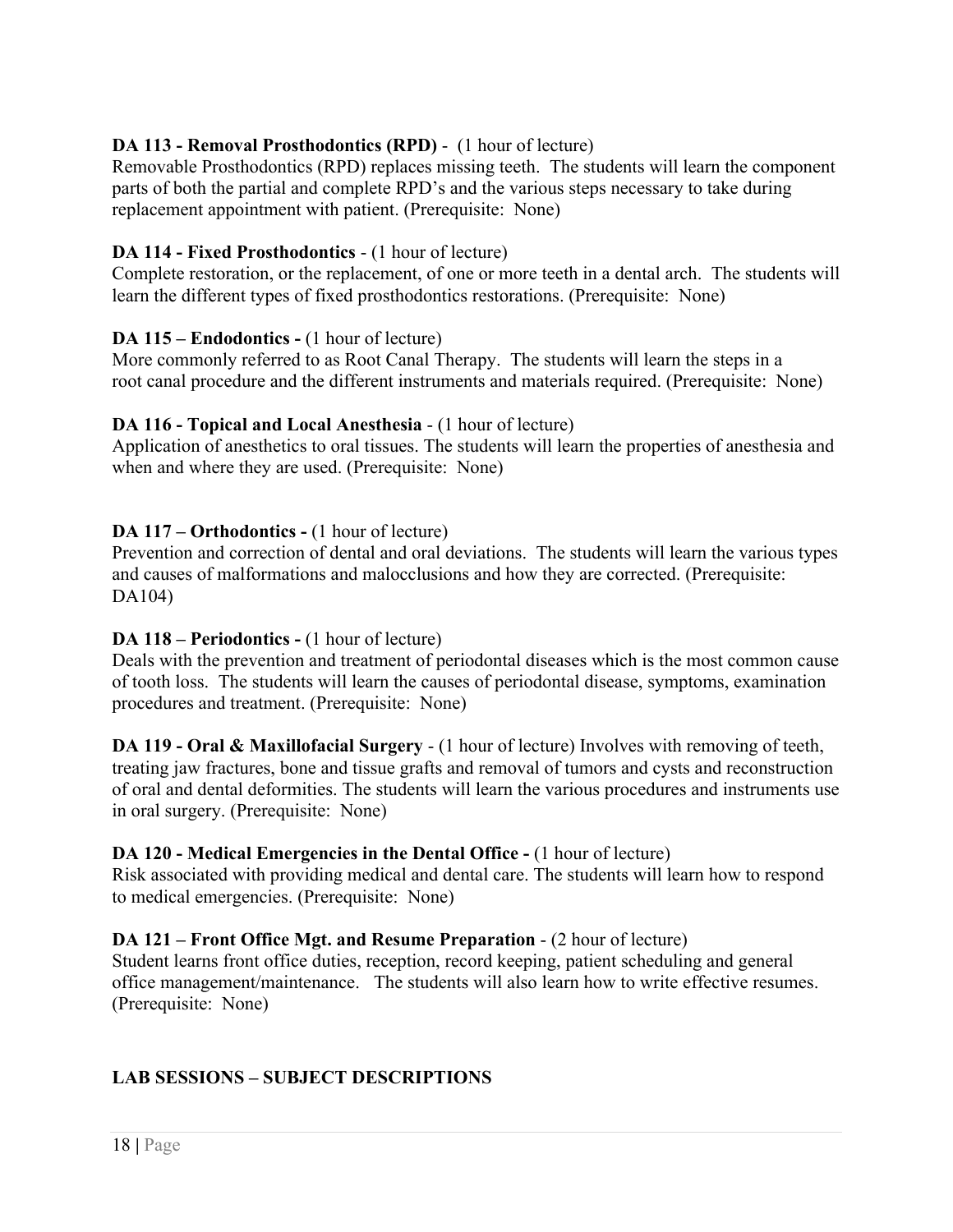# **LAB 101 - Dental Chair and Infection Control (PPE) –** (1 hour of Lab)

Students will learn the different components of the dental operatory and dental chair. They will be taught how to operate the dental chair and the various associated instruments The goals of infection control are discussed together with Occupational Safety and Health Administration (OSHA) requirements and standards. Students are taught how to don the various Personal Protective Equipment (PPE) required in the dental clinic. (Prerequisite: None)

#### **LAB 102 – Infection Control: Maintaining the Operating Field, Dental Instruments and Trays -** (1.5 hours of Lab)

Students will learn the techniques in maintaining the operating field clean, visible, accessible and comfortable for the patient. They will also learn the various dental instruments, how they are organized to the tasks they are to perform and separated onto trays. During this session, a clinical video of the set-up and breakdown of dental operatory will be shown. (Prerequisite: LAB101)

**LAB103 – Infection Control: Treatment Preparation and Clean-up -** (1.5 hours of Lab) Students will learn the procedures performed by the dental assistant prior to seating a patient in the operatory. Students are taught to follow the Centers for Disease Control (CDC) Guidelines in effective infection control. They will also learn the various procedures required to be accomplished following dental treatment (Prerequisite: LAB101)

# **LAB 104 - Radiography Basics and X-Ray Procedures -** (8 hours of Lab)

Students will learn basic x-ray techniques. They will also learn how to take full mouth series of x-rays. Students will be asked to take x-rays, developing and mounting radiographs. Intraoral camera will be taught as well during the second session of this lab. (Prerequisite: LAB101, DA103 &DA104)

#### **LAB 105 - Dental Charting -** (6 hours of Lab)

Students will learn how to document the present dental conditions of the patient and the dental services to be rendered. This serves as a legal record of the patient. The students are taught and asked to prepare a dental chart using appropriate symbols, abbreviations and Black Cavity Classifications. (Prerequisite: DA104)

**LAB 106 - Alginate Impressions, Laboratory Materials and Techniques -** (2 hours of Lab) Students will learn that Alginate Impressions are taken in order to capture an accurate threedimensional duplication of a patient's teeth and/or surrounding tissues. Students are taught how to get alginate impressions. Students also learn to take impressions using silicon and gypsum. (Prerequisite: DA104)

# **LAB 107 - Restorative Materials and Techniques -** (2 hours of Lab)

Students will learn the use of bonding agents to be used between the tooth structures and the restoration. They are taught to prepare bonding agents using various instruments. In addition to the actual demonstration, a clinical video of amalgam restoration and composite resin restoration is shown to the students during this session. (Prerequisite: None)

#### **LAB 108 - Pedodontic Procedures -** (2 hours of Lab)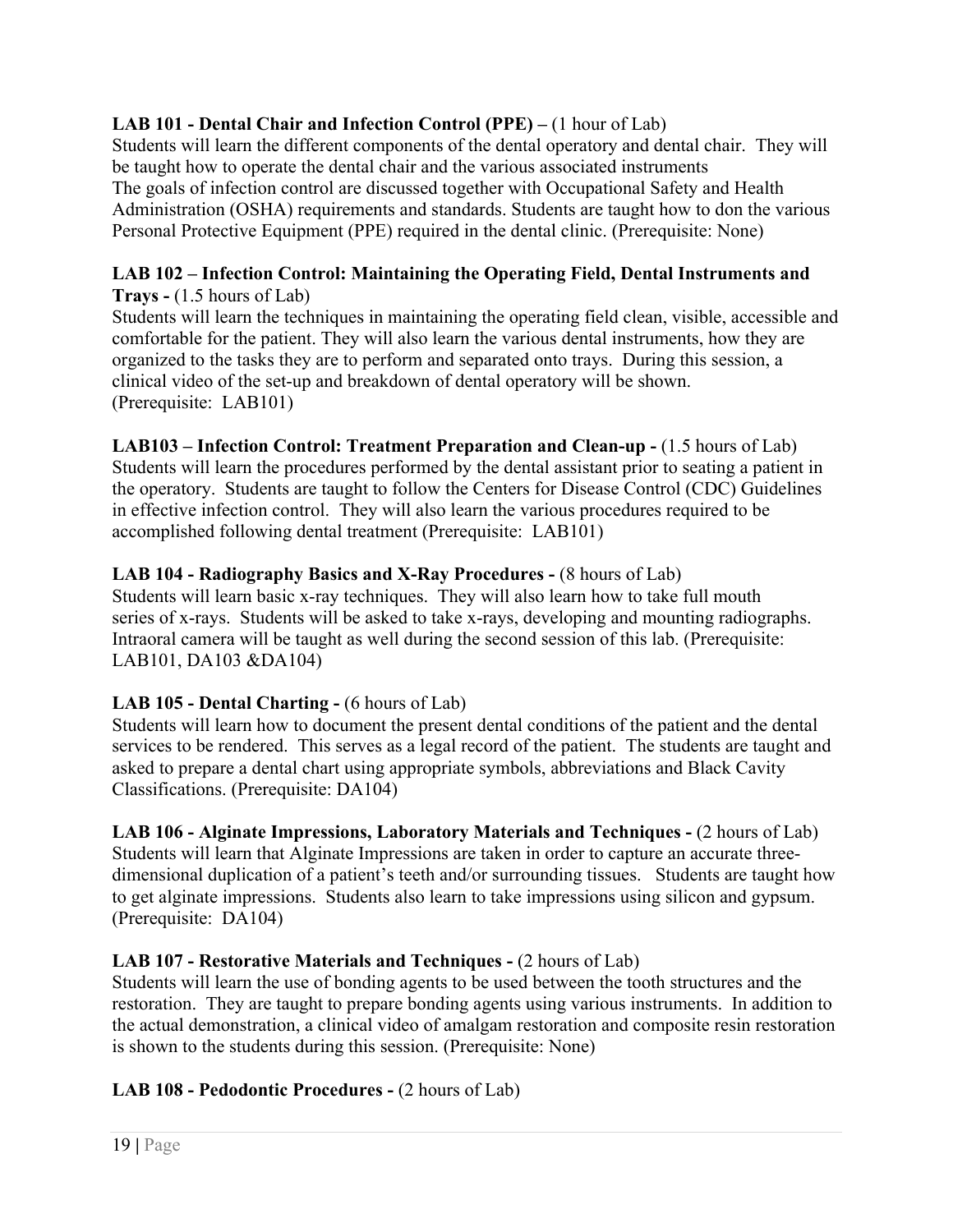Students will learn the procedure performed if the pulp of a primary or newly erupted permanent tooth has been exposed. Students are taught to setup trays for the pulpotomy and stainless crown placement procedure. Students are also taught how to mix Zinc Oxide Eugenol (ZOE) base and permanent cement. A clinical video of crown preparation is shown during this session. (Prerequisite: DA104 & DA111)

# **LAB 109 - Removable Prosthodontics -** (2 hours of Lab)

Students will learn the steps involve in the fabrication and installation of complete (full) and partial dentures. Students are asked to practice putting tray set-ups together for each stage of removable and Prosthodontic fabrication and delivery. (Prerequisite: DA113)

# **LAB 110 - Fixed Prosthodontics - (**2 hours of Lab)

Students will learn the proper technique for expelling impression materials. They are taught how to fabricate and adjust temporaries. (Prerequisite: DA114)

# **LAB 111 - Endodontic Instruments and Procedures -** (2 hours of Lab)

Students will learn endodontics (root canal) procedures and the various materials and instruments use. Students are taught to place the rubber dam on the typodont. (Prerequisite: DA115)

# **LAB 112 – Techniques in Administering Anesthesia -** (2 hours of Lab)

Students will learn the proper use of anesthesia in the dental practice. Students are taught how to load syringes, proper passing techniques and safe recapping techniques. (Prerequisite: DA116)

# **LAB 113 - Placing Sealants and Home Bleaching - (**2 hours of Lab)

Students will learn that newly erupted and caries free teeth benefit from sealants. Students are taught how to apply sealants and bleaching techniques. (Prerequisite: None)

#### **LAB 114 - Periodontal Treatment, Coronal Polishing, Oral Hygiene and Preventive Dentistry - (**2 hours of Lab)

Students will learn the various steps and instruments used in sealing, prophylaxis and coronal polishing. Students are taught the techniques in passing periodontal instruments and are taught how to assemble the ultrasonic scaler correctly. Additionally, they will be taught the process of removing stained and soft deposits from the clinical crown of a tooth. (Prerequisite: DA118)

# **LAB 115 - Oral Surgical Procedures -** (2 hours of Lab)

Students will learn the instruments needed for routine surgical and dental extraction. Students are taught instrument passing in the correct order for a typical tooth extraction and how they are passed over a patient. To further enhance classroom demonstration, a clinical video of oral surgical procedure is shown to the students during this session. (Prerequisite: DA119)

# **LAB 116 – CPR Training and Certification -** (3 hours of Lab)

Students are taught how to administer Cardio Pulmonary Resuscitation. Training will be conducted by representatives of the local American Red Cross or Fire Department. Upon completion of this training students will be awarded Certificates of Completion. (Prerequisite: None)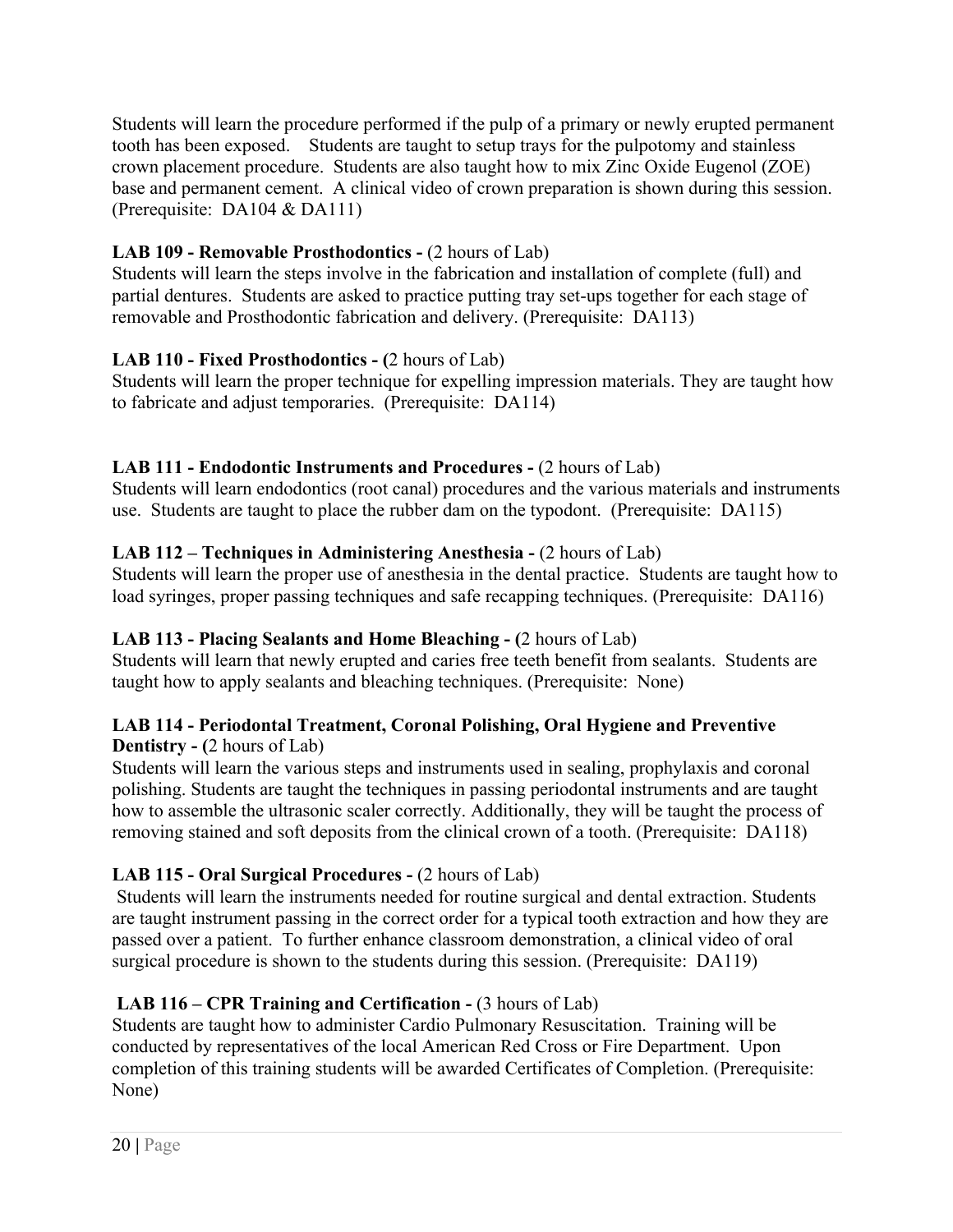# **INT101/EXT101- INTERNSHIP/EXTERNSHIP - (**50 hours)

Students will undergo fifty (50) hours of on the job training in the office of a practicing dentist to further enhance their hands-on experience. This training could be conducted in the school premises or in the offices of other participating dentists. (Prerequisite: Dental Assisting Program)

#### **Practical Exams Review - Charting** (2 hours of Lab)

Students will review how to document the present dental conditions of the patient and the dental services to be rendered. This serves as a legal record of the patient. The students are taught and asked to prepare a dental chart using appropriate symbols and abbreviations. (Prerequisite: DA104)

#### **Practical Exams Review - Radiography** (2 hours of Lab)

Students will review basic x-ray techniques. They will also review how to take full mouth series of x-rays. Students will be asked to take x-rays and mount radiographs. (Prerequisite: LAB101, DA103 &DA104)

#### **Practical Exams Review - Instrument Transfer** (1 hour of Lab)

Students will review the techniques in maintaining the operating field clean, visible, accessible and comfortable for the patient. Finally, students will review proper instrument transfer techniques used in four-handed dentistry. (Prerequisite: LAB101)

#### **Practical Exams Review – Impressions and Mixing Cements** (2 hours of Lab)

Students will take an impression on a typodont and pour up the impression. Students will also mix the two types of cements that were taught in class.

#### **Practical Exams Review - Instrument Recognition & Suction Tip Positioning** (1 hour of Lab)

Students will review the various dental instruments, how they are organized to the tasks they are to perform and separated onto trays. Students will review high velocity suctions used in fourhanded density which provides control of fluids in the patient's mouth. Review in proper positioning of the suction tips for efficiency and patient comfort.

#### **Practical Final Exam -** (3 Hours)

The students will be asked to perform mock clinical procedures. They will be graded on instrument passing, suction tip positioning, instrument identification, tooth numbers and structures, impressions, pouring and mixing cements. A percentage of the grade obtained by the student in the practical exams will be used to obtain the overall final grade.

#### **Final Exams - Theories -** (3 Hours)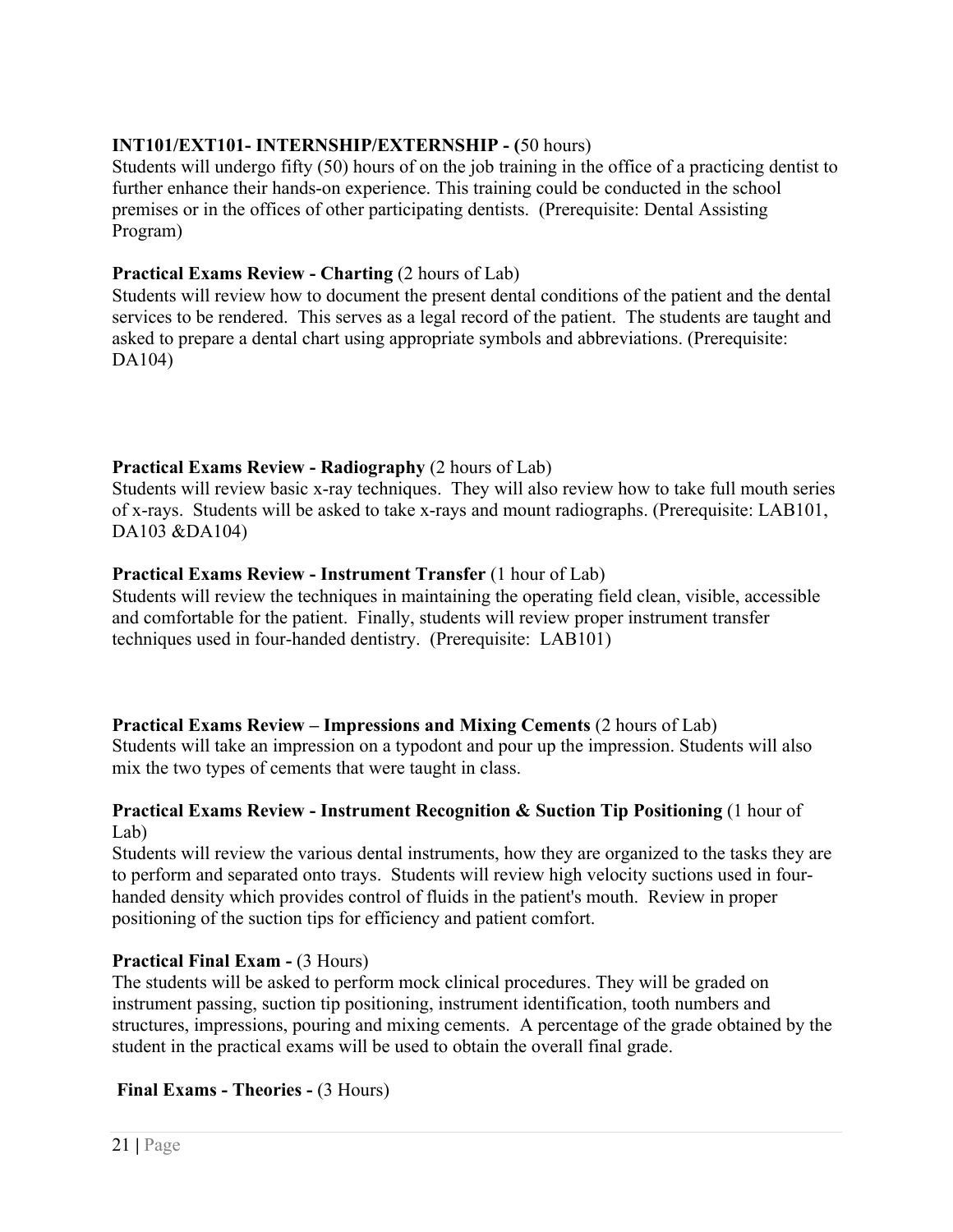It is a final assessment of the student's knowledge and understanding of all the subjects covered during the entire course. A percentage of the grade obtained by the student in the final exams will be used to obtain the overall final grade.

#### **CLASS SCHEDULE**

Classes are offered on Saturdays from 8:30am to 3:00pm with a 30-minute lunch break during a 12-week session. Classes may be offered on Monday and Thursday evenings in the future.

#### **SCHOOL CALENDAR**

(Contact school director or administrator for exact start dates)

#### **Saturday Schedule:**

**2022 Spring Session –** February 12th – May 7th (No class April 16th) **2022 Summer Session – June 4th – August 27th (No class July 2nd) 2022 Fall Session –** September 10th – December 3rd (No class November 26th)

When an unexpected closure occurs due to extraordinary conditions such as inclement weather, students will be notified as soon as possible by phone.

#### **HOLIDAYS**

Classes are not held on the following holidays: Martin Luther King, Jr. Day Good Friday Memorial Day Independence Day Labor Day Thanksgiving Day and Friday following Christmas Eve and Day New Year's Eve and New Year's Day

#### **ORIENTATION**

Orientation shall be conducted on the first day of class. Students will be acquainted with the following:

- Instructors
- Facilities
- Syllabus
- Grading System
- Internship/Externship Requirements
- **•** Graduation Requirements
- Attendance
- Rules and Regulations